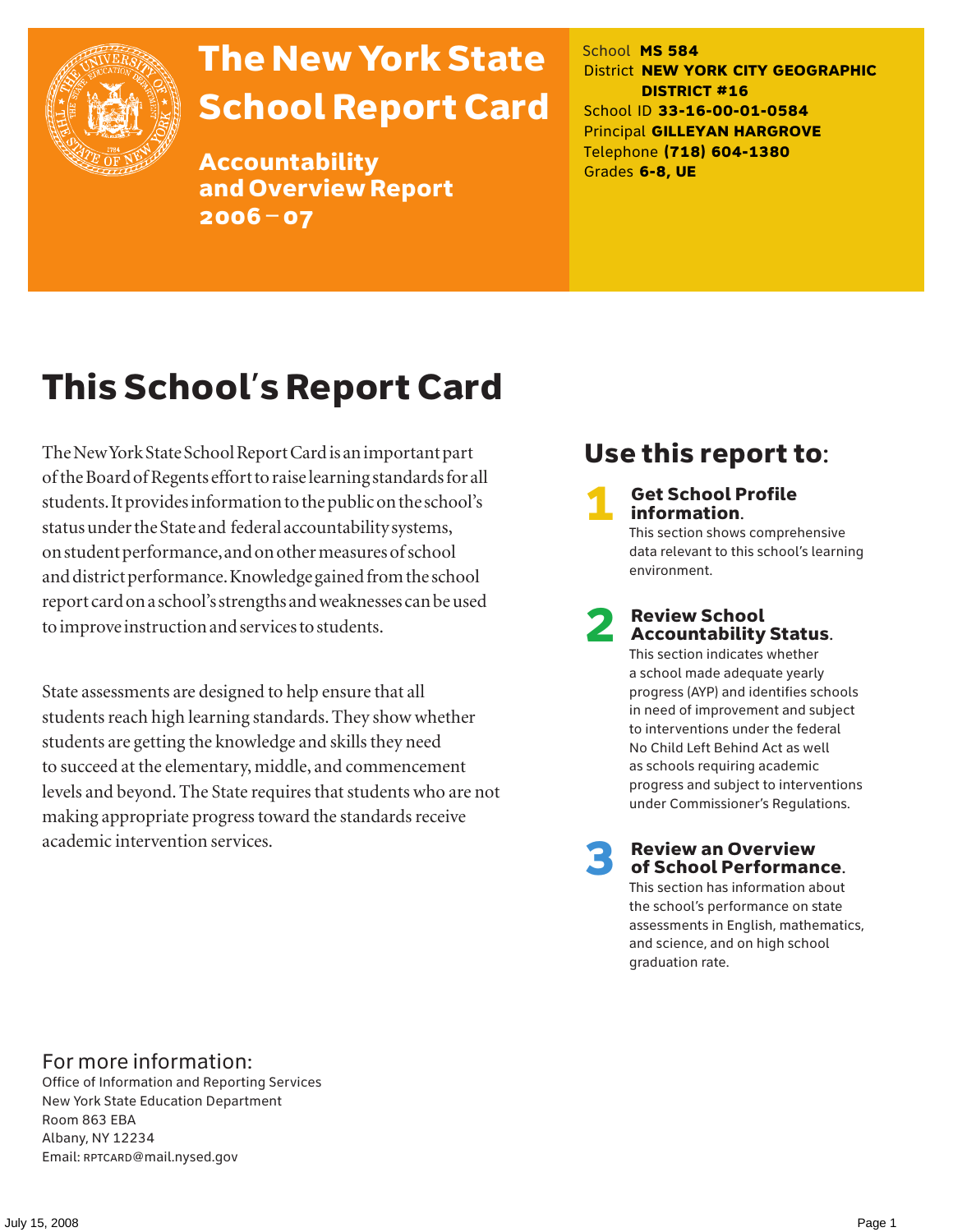### School Profile

This section shows comprehensive data relevant to this school's learning environment, including information about enrollment, average class size, and teacher qualifications.

### Enrollment

|                            | $2004 - 05$ | $2005 - 06$ | 2006-07 |
|----------------------------|-------------|-------------|---------|
| Pre-K                      | 0           | 0           | 0       |
| Kindergarten               | 0           | $\mathbf 0$ | 0       |
| Grade 1                    | 0           | 0           | 0       |
| Grade 2                    | 0           | 0           | 0       |
| Grade 3                    | 0           | 0           | 0       |
| Grade 4                    | 0           | 0           | 0       |
| Grade 5                    | 0           | 0           | 0       |
| Grade 6                    | 89          | 83          | 90      |
| <b>Ungraded Elementary</b> | 8           | 10          | 11      |
| Grade 7                    | 77          | 87          | 84      |
| Grade 8                    | 0           | 79          | 78      |
| Grade 9                    | 0           | 0           | 0       |
| Grade 10                   | 0           | 0           | 0       |
| Grade 11                   | 0           | 0           | 0       |
| Grade 12                   | 0           | 0           | 0       |
| <b>Ungraded Secondary</b>  | 9           | 16          | 13      |
| Total K-12                 | 183         | 275         | 276     |

### Enrollment Information

*Enrollment* counts are as of Basic Educational Data System (BEDS) day, which is typically the first Wednesday of October of the school year. Students who attend BOCES programs on a part-time basis are included in a school's enrollment. Students who attend BOCES on a full-time basis or who are placed full time by the district in an out-of-district placement are not included in a school's enrollment. Students classified by schools as "pre-first" are included in first grade counts.

### Average Class Size

|                       | $2004 - 05$ | $2005 - 06$ | $2006 - 07$ |
|-----------------------|-------------|-------------|-------------|
| <b>Common Branch</b>  |             |             |             |
| Grade 8               |             |             |             |
| English               |             | 25          |             |
| <b>Mathematics</b>    |             | 25          |             |
| Science               |             |             |             |
| <b>Social Studies</b> |             | 28          |             |
| Grade 10              |             |             |             |
| English               |             |             |             |
| <b>Mathematics</b>    |             |             |             |
| Science               |             |             |             |
| <b>Social Studies</b> |             |             |             |

## Average Class Size Information

*Average Class Size* is the total registration in specified classes divided by the number of those classes with registration. *Common Branch* refers to self-contained classes in Grades 1–6.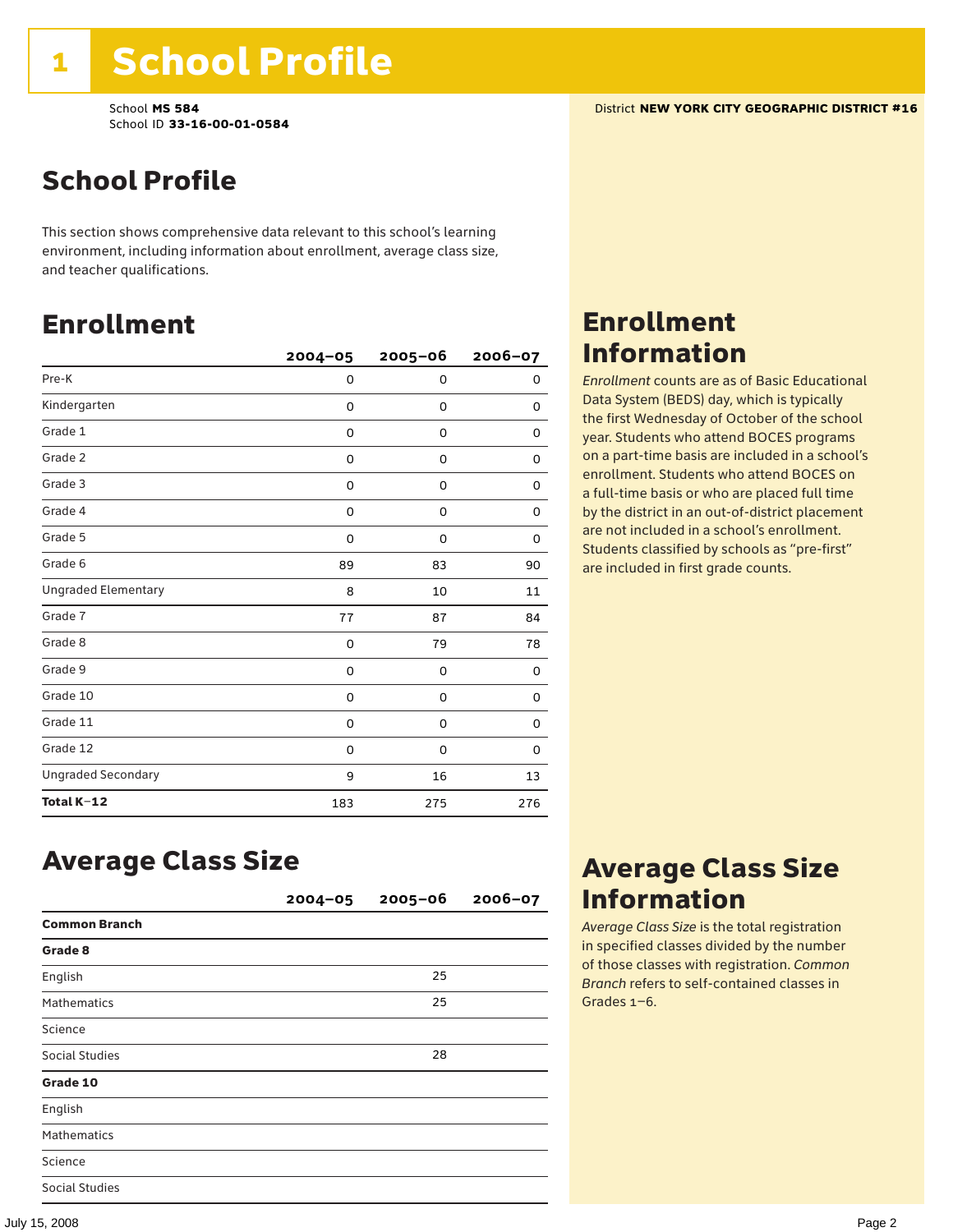# Demographic Factors

|                                                    |     | $2004 - 05$ | 2005-06 |     | 2006-07        |     |
|----------------------------------------------------|-----|-------------|---------|-----|----------------|-----|
|                                                    | #   | %           | #       | %   | #              | %   |
| Eligible for Free Lunch                            | 155 | 85%         | 195     | 71% | 141            | 51% |
| Reduced-Price Lunch                                | 6   | 3%          | 11      | 4%  | 0              | 0%  |
| Student Stability*                                 |     | 0%          |         | 95% |                | 88% |
| Limited English Proficient                         | 0   | 0%          | 1       | 0%  | 3              | 1%  |
| <b>Racial/Ethnic Origin</b>                        |     |             |         |     |                |     |
| American Indian or Alaska Native                   | 4   | 2%          | 10      | 4%  | $\overline{7}$ | 3%  |
| <b>Black or African American</b>                   | 166 | 91%         | 244     | 89% | 245            | 89% |
| Hispanic or Latino                                 | 13  | 7%          | 19      | 7%  | 20             | 7%  |
| Asian or Native<br>Hawaiian/Other Pacific Islander | 0   | 0%          | 0       | 0%  | $\mathbf{1}$   | 0%  |
| White                                              | 0   | 0%          | 2       | 1%  | 3              | 1%  |
| Multiracial**                                      | N/A | N/A         | N/A     | N/A | 0              | 0%  |

\* Not available at the district level.

\*\* Multiracial enrollment data were not collected statewide in the 2004-05 and 2005-06 school years.

### Attendance and Suspensions

|                            |   | $2003 - 04$ |   | $2004 - 05$   |   | $2005 - 06$   |  |
|----------------------------|---|-------------|---|---------------|---|---------------|--|
|                            | # | %           | # | $\frac{0}{0}$ | # | $\frac{0}{0}$ |  |
| Annual Attendance Rate     |   | 0%          |   | 90%           |   | 88%           |  |
| <b>Student Suspensions</b> | 0 | N/A         |   | 0%            |   | 1%            |  |

### Demographic Factors Information

*Eligible for Free Lunch* and *Reduced*-*Price Lunch* percentages are determined by dividing the number of approved lunch applicants by the Basic Educational Data System (BEDS) enrollment in full-day Kindergarten through Grade 12. *Eligible for Free Lunch* and *Limited English Proficient* counts are used to determine *Similar Schools* groupings within a *Need*/*Resource Capacity* category. *Student Stability* is the percentage of students in the highest grade in a school who were also enrolled in that school at any time during the previous school year. (For example, if School A, which serves Grades 6–8, has 100 students enrolled in Grade 8 this year, and 92 of those 100 students were also enrolled in School A last year, the stability rate for the school is 92 percent.)

### Attendance and Suspensions Information

*Annual Attendance Rate* is determined by dividing the school's total actual attendance by the total possible attendance for a school year. A school's actual attendance is the sum of the number of students in attendance on each day the school was open during the school year. Possible attendance is the sum of the number of enrolled students who should have been in attendance on each day the school was open during the school year. *Student Suspension* rate is determined by dividing the number of students who were suspended from school (not including in-school suspensions) for one full day or longer anytime during the school year by the Basic Educational Data System (BEDS) day enrollments for that school year. A student is counted only once, regardless of whether the student was suspended one or more times during the school year.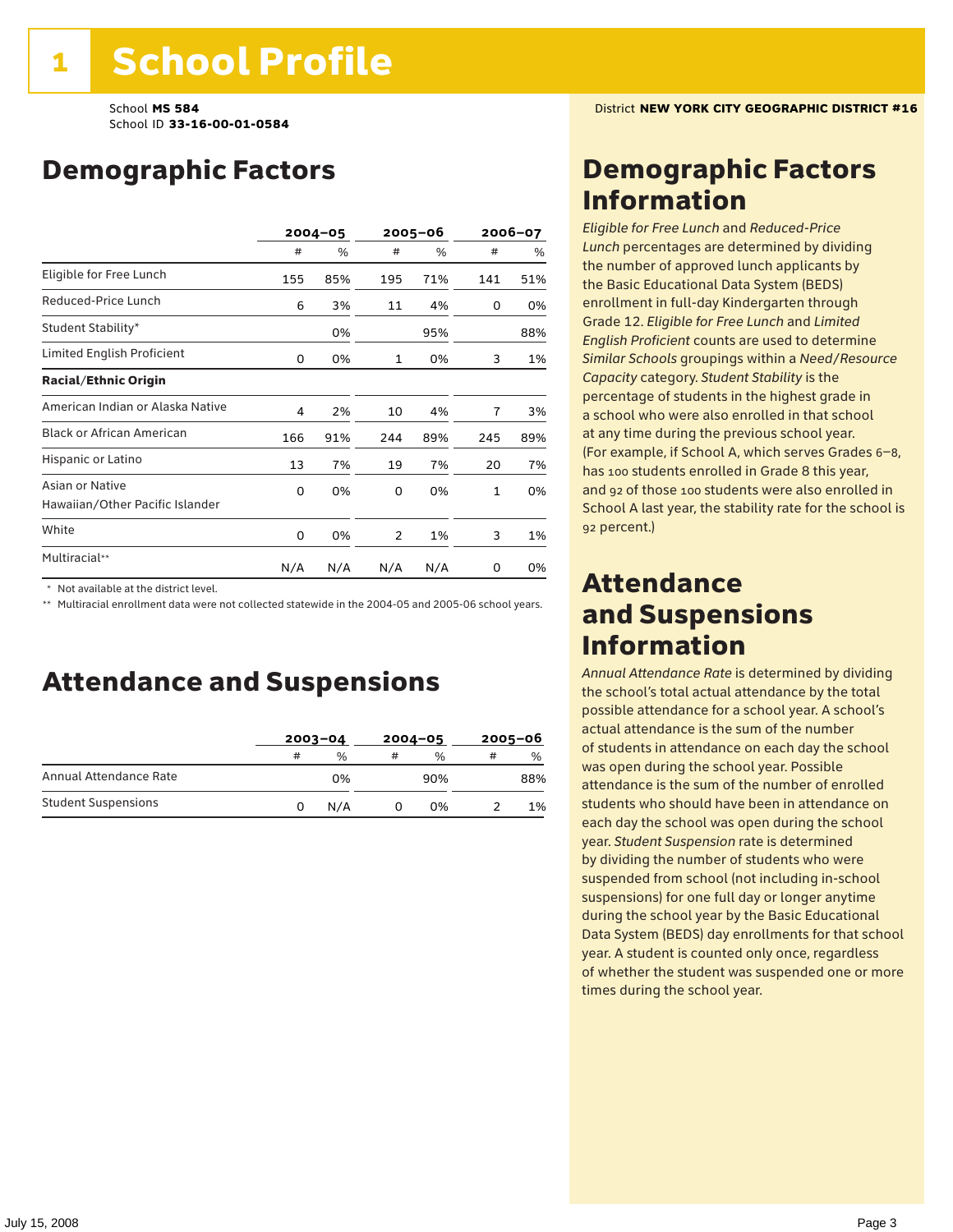### Teacher Qualifications

|                                                                 | $2004 - 05$ | 2005-06 | 2006-07 |
|-----------------------------------------------------------------|-------------|---------|---------|
| <b>Total Number of Teachers</b>                                 | 11          | 15      | 20      |
| Percent with No Valid<br><b>Teaching Certificate</b>            | 36%         | 53%     | 30%     |
| Percent Teaching Out<br>of Certification                        | 55%         | 60%     | 30%     |
| Percent with Fewer Than<br>Three Years of Experience            | 73%         | 87%     | 45%     |
| Percentage with Master's Degree<br>Plus 30 Hours or Doctorate   | 9%          | 0%      | 20%     |
| Total Number of Core Classes <sup>*</sup>                       | N/A         | 47      | 18      |
| Percent Not Taught by<br><b>Highly Qualified Teachers</b>       | N/A         | 68%     | 17%     |
| <b>Total Number of Classes</b>                                  | 32          | 55      | 27      |
| Percent Taught by Teachers Without<br>Appropriate Certification | 69%         | 62%     | 37%     |

\* Data for 2004–05 were not weighted, so are not shown.

### Teacher Turnover Rate

|                                                                       | $2003 - 04$ | $2004 - 05$ | 2005-06 |
|-----------------------------------------------------------------------|-------------|-------------|---------|
| Turnover Rate of Teachers with Fewer<br>than Five Years of Experience |             | 38%         | 8%      |
| Turnover Rate of All Teachers                                         |             | 33%         | 7%      |

# Staff Counts

|                                       | $2004 - 05$ | $2005 - 06$ | $2006 - 07$ |
|---------------------------------------|-------------|-------------|-------------|
| <b>Total Other Professional Staff</b> |             |             |             |
| Total Paraprofessionals*              | N/A         | N/A         | N/A         |
| <b>Assistant Principals</b>           | O           |             |             |
| Principals                            |             |             |             |

\* Not available at the school level.

### Teacher Qualifications Information

The *Percent Teaching Out of Certification* is the percent doing so more than on an incidental basis; that is, the percent teaching for more than five periods per week outside certification.

*Core Classes* are primarily K-6 common branch, English, mathematics, science, social studies, art, music, and foreign languages. The number of K-6 common branch core classes is multiplied by five so that these core class counts are weighted the same as counts for middle- and secondary-level teachers who report five classes per day. To be *Highly Qualified*, a teacher must have at least a Bachelor's degree, be certified to teach in the subject area, and show subject matter competency.

### Teacher Turnover Rate Information

*Teacher Turnover Rate* for a specified school year is the number of teachers in that school year that were not teaching in the following school year divided by the number of teachers in the specified school year, expressed as a percentage.

### Staff Counts Information

*Other Professionals* includes administrators, guidance counselors, school nurses, psychologists, and other professionals who devote more than half of their time to non-teaching duties. Teachers who are shared between buildings within a district are reported on the district report only.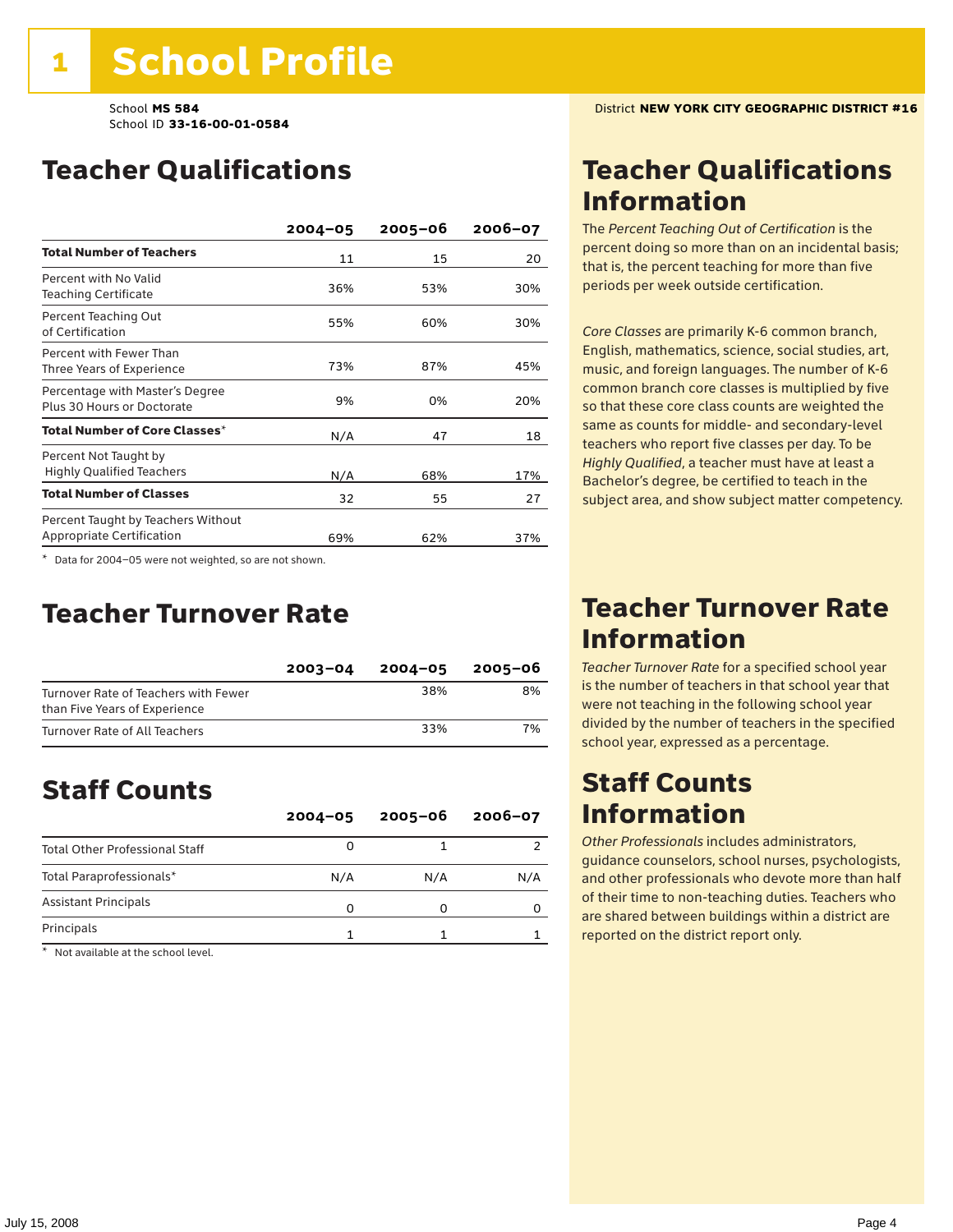### Understanding How Accountability Works in New York State

The federal No Child Left Behind (NCLB) Act requires that states develop and report on measures of student proficiency in 1) English language arts (ELA), in 2) mathematics, and on 3) a third indicator. In New York State in 2006–07, the third indicator is science at the elementary/middle level and graduation rate at the secondary level. Schools or districts that meet predefined goals on these measures are making Adequate Yearly Progress (AYP).



For more information about accountability in New York State, visit: www.emsc.nysed.gov/irts/accountability/home.shtml

### 1 English Language Arts (ELA)

To make AYP in ELA, every accountability group must make AYP. For a group to make AYP, it must meet the participation *and* the performance criteria.

#### A Participation Criterion

At the elementary/middle level, 95 percent of Grades 3–8 students enrolled during the test administration period in each group with 40 or more students must be tested on the New York State Testing Program (NYSTP) in ELA or, if appropriate, the New York State English as a Second Language Achievement Test (NYSESLAT), or the New York State Alternate Assessment (NYSAA) in ELA. At the secondary level, 95 percent of seniors in 2006–07 in each accountability group with 40 or more students must have taken an English examination that meets the students' graduation requirement.

#### B Performance Criterion

At the elementary/middle level, the Performance Index (PI) of each group with 30 or more continuously enrolled tested students must equal or exceed its Effective Annual Measurable Objective (AMO) or the group must make Safe Harbor. (NYSESLAT is used only for participation.) At the secondary level, the PI of each group in the 2003 cohort with 30 or more members must equal or exceed its Effective AMO or the group must make Safe Harbor. To make Safe Harbor, the PI of the group must equal or exceed its Safe Harbor Target and the group must qualify for Safe Harbor using the third indicator, science or graduation rate.

### 2 Mathematics

The same criteria for making AYP in ELA apply to mathematics. At the elementary/middle level, the measures used to determine AYP are the NYSTP and the NYSAA in mathematics. At the secondary level, the measures are mathematics examinations that meet the students' graduation requirement.

### 3 Third Indicator

In addition to English language arts and mathematics, the school must also make AYP in a third area of achievement. This means meeting the criteria in science at the elementary/middle level and the criteria in graduation rate at the secondary level.

Elementary/Middle-Level Science: To make AYP, the All Students group must meet the participation criterion *and* the performance criterion.

#### A Participation Criterion

Eighty percent of students in Grades 4 and/or 8 enrolled during the test administration period in the All Students group, if it has 40 or more students, must be tested on an accountability measure. In Grade 4, the measures are the Grade 4 elementary-level science test and the Grade 4 NYSAA in science. In Grade 8 science, the measures are the Grade 8 middle-level science test, Regents science examinations, and the Grade 8 NYSAA in science.

#### B Performance Criterion

The PI of the All Students group must equal or exceed the State Science Standard (100) or the Science Progress Target.

Qualifying for Safe Harbor in Elementary/Middle-Level ELA and Math: To qualify, the PI must equal or exceed the State Science Standard or the Science Progress Target in elementary/middle-level science for that group.

Secondary-Level Graduation Rate: For a school to make AYP in graduation rate, the percent of students in the 2002 graduation-rate cohort in the All Students group earning a high school diploma by August 31, 2006 must equal or exceed the Graduation-Rate Standard (55%) or the Graduation-Rate Progress Target.

Qualifying for Safe Harbor in Secondary-Level ELA and Math: To qualify, the percent of the 2002 graduation-rate cohort earning a local diploma by August 31, 2006 must equal or exceed the Graduation-Rate Standard (55%) or the Graduation-Rate Progress Target for that group.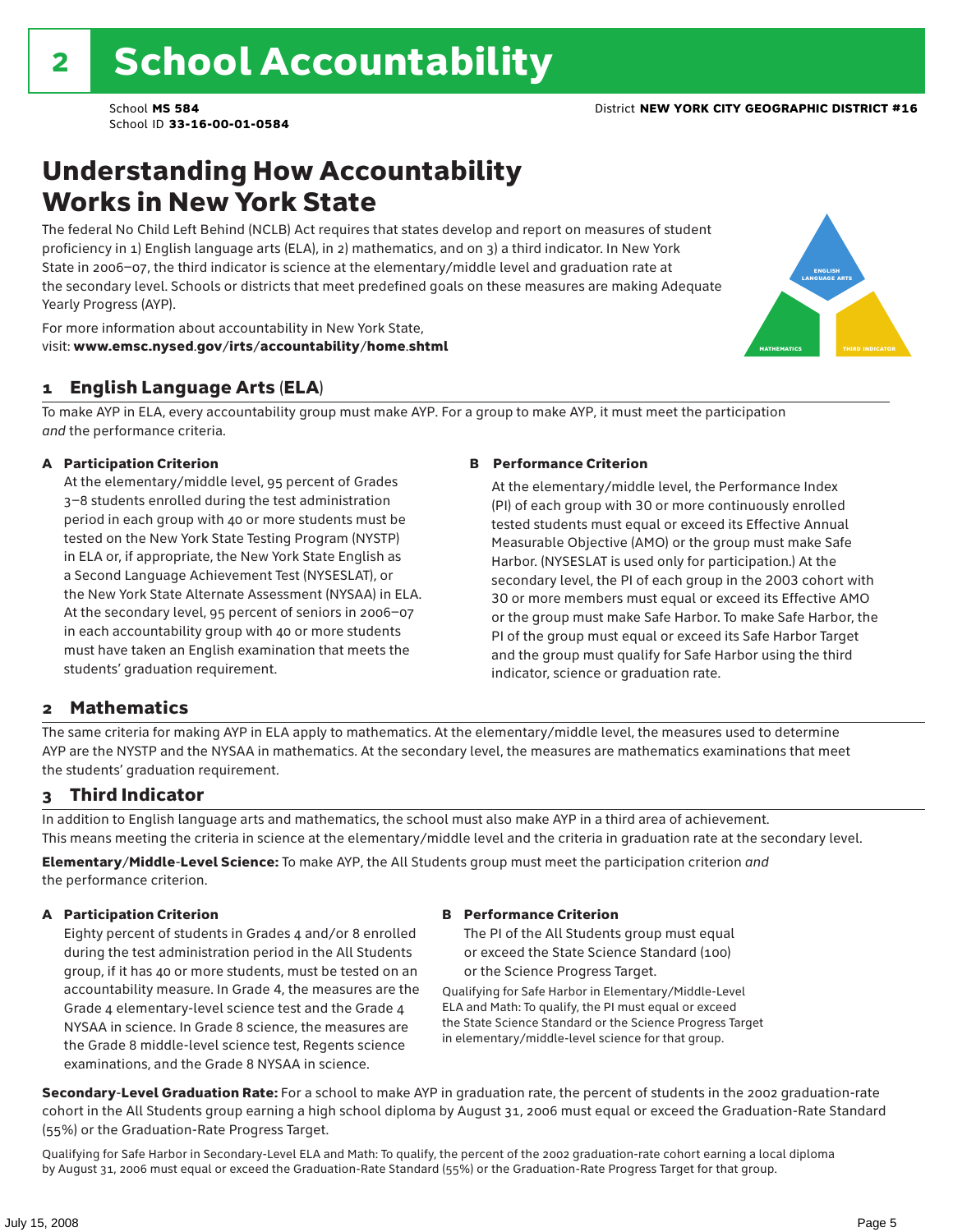# Useful Terms for Understanding Accountability

#### Accountability Cohort for English and Mathematics

The 2003 school accountability cohort consists of all students who first entered Grade 9 anywhere in the 2003–04 school year, and all ungraded students with disabilities who reached their seventeenth birthday in the 2003–04 school year, who were enrolled on October 4, 2006 and did not transfer to a diploma granting program. Students who earned a high school equivalency diploma or were enrolled in an approved high school equivalency preparation program on June 30, 2007, are not included in the 2003 school accountability cohort. The 2003 district accountability cohort consists of all students in each school accountability cohort plus students who transferred within the district after BEDS day plus students who were placed outside the district by the Committee on Special Education or district administrators and who met the other requirements for cohort membership. Cohort is defined in Section 100.2 (p) (16) of the Commissioner's Regulations.

#### Adequate Yearly Progress (AYP)

Adequate Yearly Progress (AYP) indicates satisfactory progress by a district or a school toward the goal of proficiency for all students.

#### Annual Measurable Objective (AMO)

The Annual Measurable Objective (AMO) is the Performance Index (PI) value that signifies that an accountability group is making satisfactory progress toward the goal that 100 percent of students will be proficient in the State's learning standards for English language arts and mathematics by 2013–14. The AMOs for each grade level will be increased as specified in CR100.2(p)(14) and will reach 200 in 2013–14. (See Effective AMO for further information.)

#### Continuously Enrolled Students

At the elementary/middle level, continuously enrolled students are those enrolled in the school or district on BEDS day (usually the first Wednesday in October) of the school year until the test administration period. At the secondary level, all students who meet the criteria for inclusion in the accountability cohort are considered to be continuously enrolled.

#### Effective Annual Measurable Objective (Effective AMO)

The Effective Annual Measurable Objective (Effective AMO) is the Performance Index (PI) value that each accountability group within a school or district is expected to achieve to make Adequate Yearly Progress (AYP). The Effective AMO is the lowest PI that an accountability group of a given size can achieve in a subject for the group's PI not to be considered significantly different from the AMO for that subject. If an accountability group's PI equals or exceeds the Effective AMO, it is considered to have made AYP. A more complete definition of Effective AMO and a table showing the PI values that each group size must equal or exceed to make AYP are available at www.emsc.nysed.gov/irts.

#### Graduation-Rate Cohort

This term is defined on the graduation-rate accountability page.

#### Performance Index (PI)

A Performance Index is a value from 0 to 200 that is assigned to an accountability group, indicating how that group performed on a required State test (or approved alternative) in English language arts, mathematics, or science. Student scores on the tests are converted to four performance levels, from Level 1 to Level 4. (See performance level definitions on the Overview Summary page.) At the elementary/middle level, the PI is calculated using the following equation:

100 × [(Count of Continuously Enrolled Tested Students Performing at Levels 2, 3, and 4 + the Count at Levels 3 and 4) ÷ Count of All Continuously Enrolled Tested Students]

At the secondary level, the PI is calculated using the following equation:

100 × [(Count of Cohort Members Performing at

Levels 2, 3, and 4 + the Count at Levels 3 and 4)  $\div$  Count of All Cohort Members]

A list of tests used to measure student performance for accountability is available at www.emsc.nysed.gov/irts.

#### Progress Target

For accountability groups below the State Standard in science or graduation rate, the Progress Target is an alternate method for making Adequate Yearly Progress (AYP) or qualifying for Safe Harbor in English language arts and mathematics based on improvement over the previous year's performance.

#### Safe Harbor

Safe Harbor provides an alternate means to demonstrate Adequate Yearly Progress (AYP) for accountability groups that do not achieve their Effective Annual Measurable Objectives (AMOs) in English or mathematics.

#### Safe Harbor Targets

The 2006–07 safe harbor targets were calculated using the following equation:

2005–06 PI + (200 – the 2005–06 PI) × 0.10

#### Science Progress Target

The elementary/middle-level 2006–07 Science Progress Target is calculated by adding one point to the 2005–06 PI. The 2007–08 Science Progress Target is calculated by adding one point to the 2006–07 PI. The 2006–07 target is provided for groups whose PI was below the State Science Standard in 2006–07.

#### Science Standard

The criterion value that represents a minimally satisfactory performance in science. In 2006–07, the State Science Standard at the elementary/middle level is a Performance Index (PI) of 100. The Commissioner may raise the State Science Standard at his discretion in future years.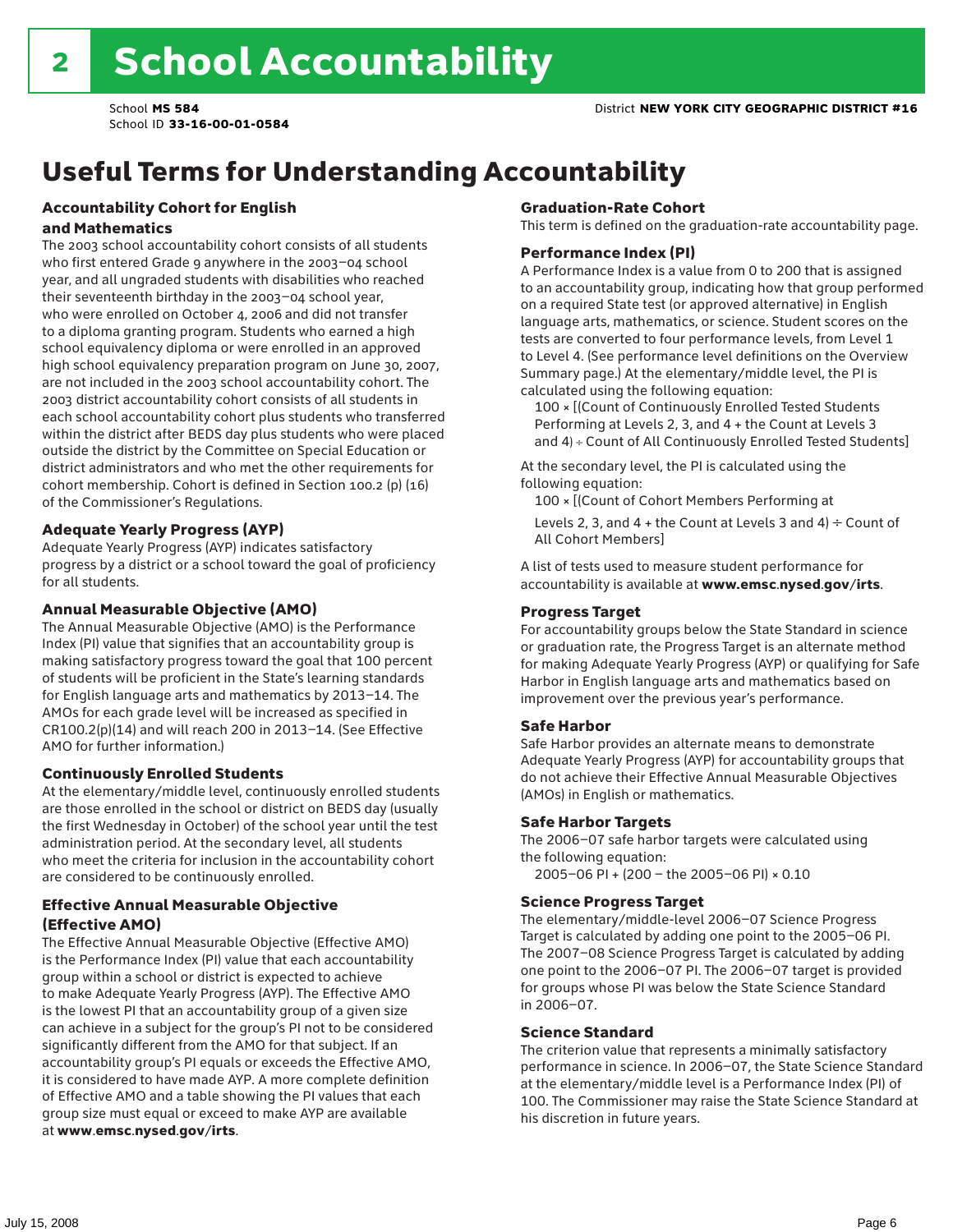# Understanding Your School Accountability Status

The list below defines the school status categories applied to each accountability measure under New York State's accountability system, which is divided into a Federal Title I component and a State component. Accountability measures for schools at the elementary/middle level are English language arts (ELA), mathematics, and science; at the secondary level, they are ELA, mathematics, and graduation rate. A school may be assigned a different status for different accountability measures. The overall status of a school is the status assigned to the school for the accountability measure with the most advanced designation in the hierarchy. If the school receives Title I funds, it is the most advanced designation in the Title I hierarchy, unless the school is in good standing under Title I but identified as SRAP under the State hierarchy. A school that does not receive Title I funding in a school year does not have a federal status in that year; however, all schools (except charter schools) receive a state status even if they do not receive Title I funding. Schools in improvement status under Title I must provide school choice for their students; those in need of improvement in year 2 and beyond must also provide Supplemental Education Services to eligible students. Other consequences for schools not in good standing can be found at: www.emsc.nysed.gov/irts/school-accountability/about.shtml.

| <b>Federal Title I Status</b><br>(Applies to all New York State schools receiving Title I funds)                                                                                                                                                                                                                | <b>New York State Status</b><br>(Applies to all New York State public schools except charter schools) |                                                                                                                                                                                                                                                                                                                 |  |  |  |  |
|-----------------------------------------------------------------------------------------------------------------------------------------------------------------------------------------------------------------------------------------------------------------------------------------------------------------|-------------------------------------------------------------------------------------------------------|-----------------------------------------------------------------------------------------------------------------------------------------------------------------------------------------------------------------------------------------------------------------------------------------------------------------|--|--|--|--|
| School in Good Standing<br>Restructuring, Restructuring, Requiring Academic Progress, or as a School Under Registration Review.                                                                                                                                                                                 |                                                                                                       | A school is considered to be in good standing if it has not been identified as a School in Need of Improvement, in Corrective Action, Planning for                                                                                                                                                              |  |  |  |  |
| School in Need of Improvement (Year 1)<br>A school that has not made AYP on the same accountability<br>measure for two consecutive years while receiving Title I funds<br>is considered a School in Need of Improvement (Year 1) for the<br>following year.                                                     |                                                                                                       | <b>School Requiring Academic Progress (Year 1)</b><br>A school that has not made AYP on the same accountability<br>measure for two consecutive years is considered a School<br>Requiring Academic Progress (Year 1) for the following year.                                                                     |  |  |  |  |
| <b>School in Need of Improvement (Year 2)</b><br>A School in Need of Improvement (Year 1) that does not make<br>AYP on the accountability measure for which it was identified<br>is considered a School in Need of Improvement (Year 2) for the<br>following year, if it continues to receive Title I funds.    |                                                                                                       | <b>School Requiring Academic Progress (Year 2)</b><br>A School Requiring Academic Progress (Year 1) that does not<br>make AYP on the accountability measure for which it was identified<br>is considered a School Requiring Academic Progress (Year 2) for<br>the following year.                               |  |  |  |  |
| <b>School in Corrective Action</b><br>A School in Need of Improvement (Year 2) that does not make<br>AYP on the accountability measure for which it was identified is<br>considered a School in Corrective Action for the following year,<br>if it continues to receive Title I funds.                          |                                                                                                       | <b>School Requiring Academic Progress (Year 3)</b><br>A School Requiring Academic Progress (Year 2) that does not<br>make AYP on the accountability measure for which it was identified<br>is considered a School Requiring Academic Progress (Year 3) for<br>the following year.                               |  |  |  |  |
| <b>School Planning for Restructuring</b><br>A School in Corrective Action that does not make AYP on the<br>accountability measure for which it was identified is considered<br>a School Planning for Restructuring for the following year, if it<br>continues to receive Title I funds.                         |                                                                                                       | <b>School Requiring Academic Progress (Year 4)</b><br>A School Requiring Academic Progress (Year 3) that does not<br>make AYP on the accountability measure for which it was identified<br>is considered a School Requiring Academic Progress (Year 4) for<br>the following year.                               |  |  |  |  |
| School Restructuring (Year 1)<br>A School Planning for Restructuring that does not make<br>AYP on the accountability measure for which it was identified is<br>considered a School Restructuring (Year 1) for the following year,<br>if it continues to receive Title I funds.                                  |                                                                                                       | <b>School Requiring Academic Progress (Year 5 and above)</b><br>A School Requiring Academic Progress (Year 4 and above) that does not<br>make AYP on the accountability measure for which it was identified is<br>considered a School Requiring Academic Progress (Year 5 and above) for<br>the following year. |  |  |  |  |
| <b>School Restructuring (Year 2 and above)</b><br>A School Restructuring (Year 1 and above) that does not make<br>AYP on the accountability measure for which it was identified<br>is considered a School Restructuring (Year 2 and above) for the<br>following year, if it continues to receive Title I funds. |                                                                                                       |                                                                                                                                                                                                                                                                                                                 |  |  |  |  |

Pending - A school's status is "Pending" if the school requires special evaluation procedures and they have not yet been completed.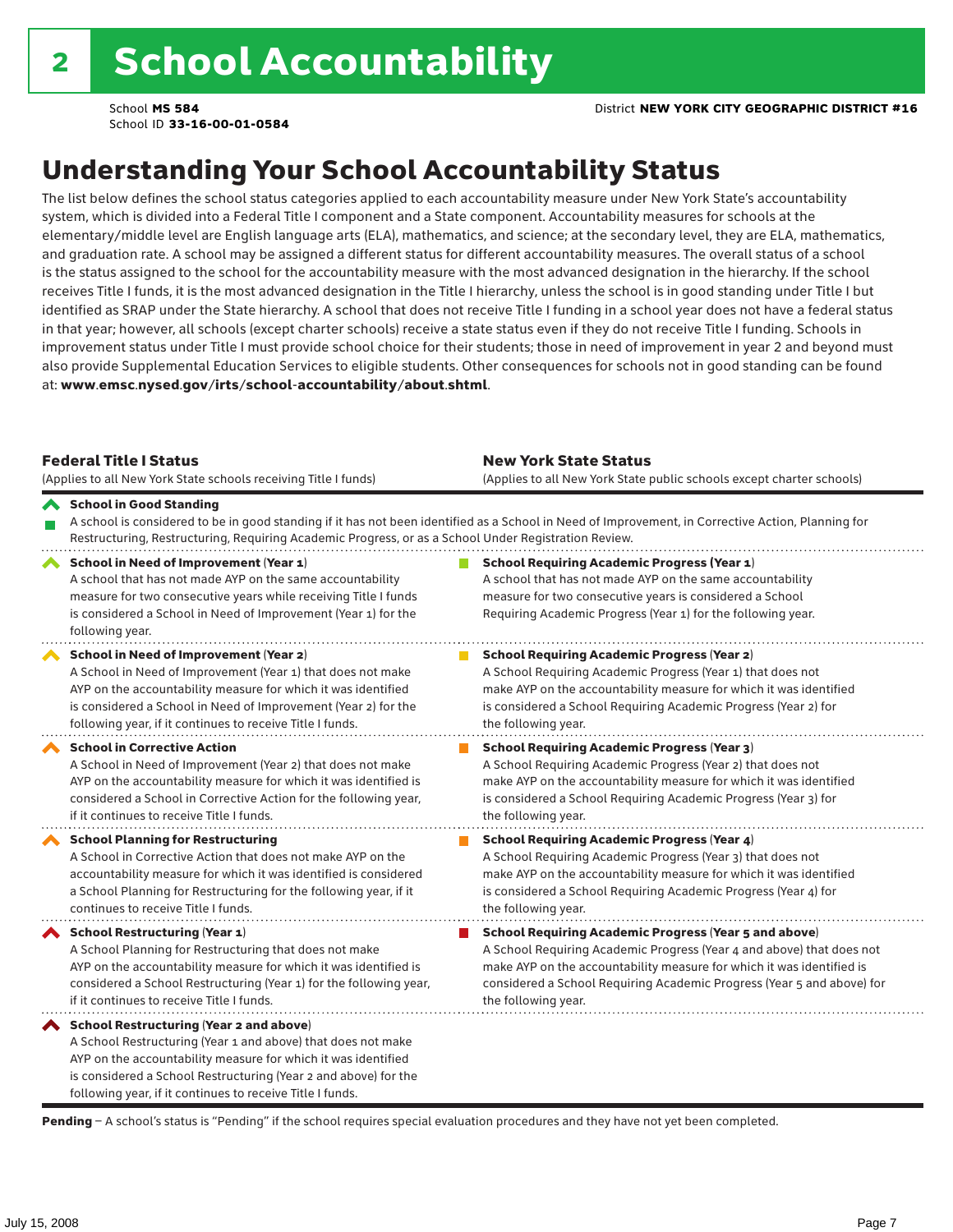# 2 School Accountability

School ID **33-16-00-01-0584**

### Summary

| <b>Overall Accountability</b> | <b>Good Standing</b> |                                                         |             |                        |  |  |  |
|-------------------------------|----------------------|---------------------------------------------------------|-------------|------------------------|--|--|--|
| Status (2007-08)              |                      | <b>Elementary/Middle Level</b>                          |             | <b>Secondary Level</b> |  |  |  |
|                               | <b>ELA</b>           | Good Standing                                           | ELA         |                        |  |  |  |
|                               | Math                 | Good Standing                                           | Math        |                        |  |  |  |
|                               | Science              | Good Standing                                           |             | <b>Graduation Rate</b> |  |  |  |
| <b>Title I Part A Funding</b> |                      | <b>Years the School Received Title I Part A Funding</b> |             |                        |  |  |  |
|                               | $2005 - 06$          |                                                         | $2006 - 07$ | $2007 - 08$            |  |  |  |
|                               |                      |                                                         | <b>YES</b>  | <b>YES</b>             |  |  |  |

### On which accountability measures did this school make Adequate Yearly Progress (AYP) and which groups made AYP on each measure?

|                                                     | <b>Elementary/Middle Level</b> |                     |               | <b>Secondary Level</b> |             |                        |  |
|-----------------------------------------------------|--------------------------------|---------------------|---------------|------------------------|-------------|------------------------|--|
|                                                     | English                        |                     |               | English                |             |                        |  |
| <b>Student Groups</b>                               | Language Arts                  | Mathematics         | Science       | Language Arts          | Mathematics | <b>Graduation Rate</b> |  |
| <b>All Students</b>                                 | V                              | V                   | V             |                        |             |                        |  |
| <b>Ethnicity</b>                                    |                                |                     |               |                        |             |                        |  |
| American Indian or Alaska Native                    |                                |                     |               |                        |             |                        |  |
| <b>Black or African American</b>                    |                                |                     |               |                        |             |                        |  |
| Hispanic or Latino                                  |                                |                     |               |                        |             |                        |  |
| Asian or Native Hawaiian/Other Pacific<br>Islander  |                                |                     |               |                        |             |                        |  |
| White                                               |                                |                     |               |                        |             |                        |  |
| Multiracial                                         |                                |                     |               |                        |             |                        |  |
| <b>Other Groups</b>                                 |                                |                     |               |                        |             |                        |  |
| <b>Students with Disabilities</b>                   | $\mathbf{V}_{\text{SH}}$       | X                   |               |                        |             |                        |  |
| Limited English Proficient                          |                                |                     |               |                        |             |                        |  |
| <b>Economically Disadvantaged</b>                   | V                              | V                   |               |                        |             |                        |  |
| <b>Student groups making</b><br>AYP in each subject | $\vee$ 4 of 4                  | $\mathsf{X}$ 3 of 4 | $\vee$ 1 of 1 |                        |             |                        |  |

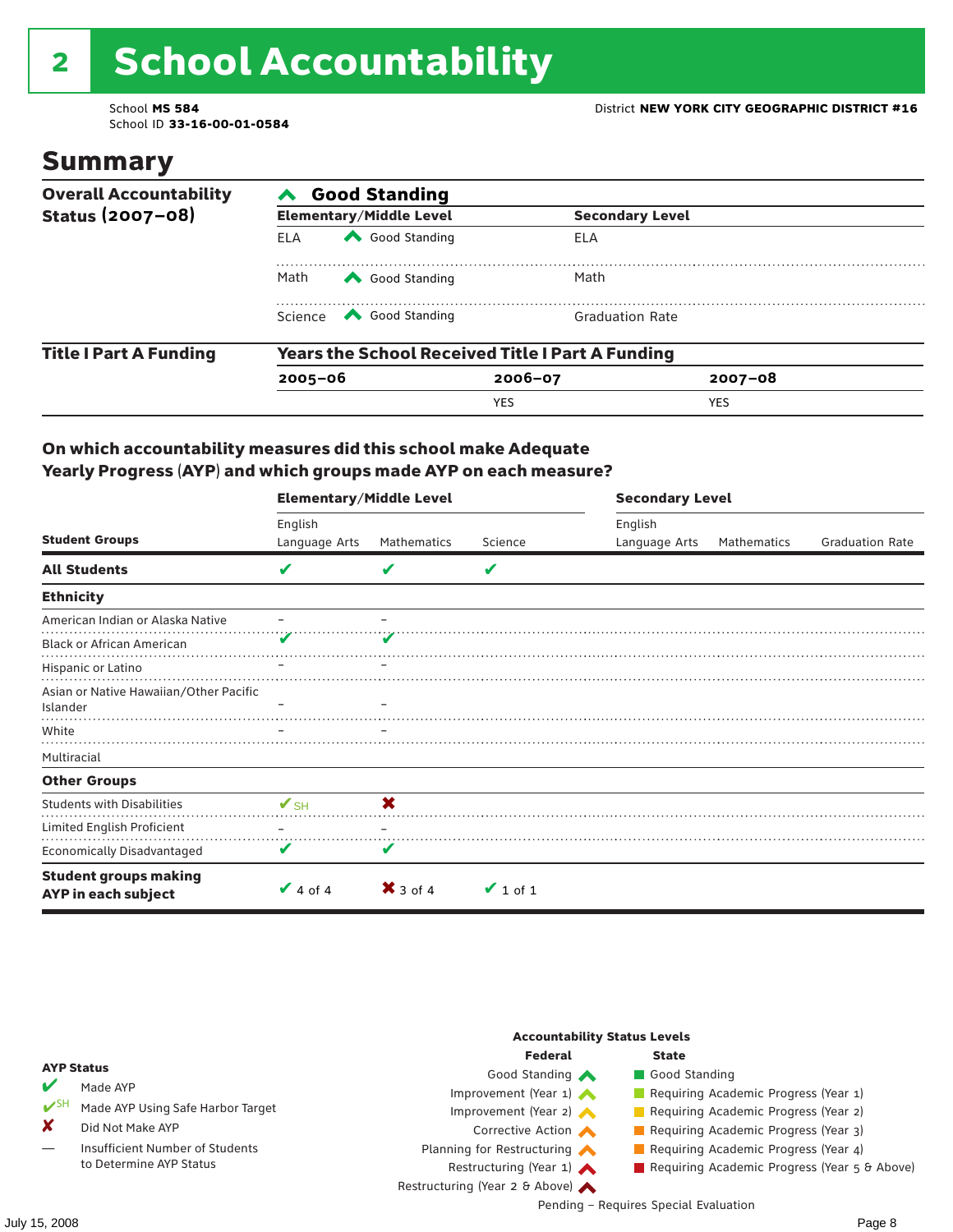# **Elementary/Middle-Level English Language Arts**

| <b>Accountability Status</b><br>for This Subject<br>$(2007 - 08)$ | ▰      | Good Standing                                          |
|-------------------------------------------------------------------|--------|--------------------------------------------------------|
| <b>Accountability Measures</b>                                    | 4 of 4 | Student groups making AYP in English Language Arts     |
|                                                                   | v      | Made AYP                                               |
| <b>Prospective Status</b>                                         |        | This school will be in good standing in 2008-09. [101] |

### How did students in each accountability group perform on **elementary/middle-level English Language Arts accountability measures?**

|                                                            | <b>AYP</b>               | Participation <sup>2</sup> |            | Test Performance <sup>3</sup> |             | <b>Performance Objectives</b> |                    |             |
|------------------------------------------------------------|--------------------------|----------------------------|------------|-------------------------------|-------------|-------------------------------|--------------------|-------------|
| <b>Student Group</b>                                       |                          | Met                        | Percentage | Met                           | Performance | Effective                     | Safe Harbor Target |             |
| (Total: Continuous Enrollment) <sup>1</sup>                | <b>Status</b>            | Criterion                  | Tested     | Criterion                     | Index       | AMO                           | 2006-07            | $2007 - 08$ |
| <b>All Students (260:255)</b>                              | V                        | V                          | 99%        | ✔                             | 116         | 115                           |                    |             |
| <b>Ethnicity</b>                                           |                          |                            |            |                               |             |                               |                    |             |
| American Indian or Alaska Native<br>(6:6)                  |                          |                            |            |                               |             |                               |                    |             |
| <b>Black or African American</b><br>(231:226)              | ✔                        | V                          | 99%        | V                             | 116         | 115                           |                    |             |
| Hispanic or Latino <sup>(19:19)</sup>                      |                          |                            |            |                               |             |                               |                    |             |
| Asian or Native Hawaiian/Other Pacific<br>Islander $(1:1)$ |                          |                            |            |                               |             |                               |                    |             |
| White (3:3)                                                |                          |                            |            |                               |             |                               |                    |             |
| Multiracial (0:0)                                          |                          |                            |            |                               |             |                               |                    |             |
| <b>Other Groups</b>                                        |                          |                            |            |                               |             |                               |                    |             |
| Students with Disabilities <sup>4</sup><br>(42:40)         | $\mathbf{V}_{\text{SH}}$ | ✔                          |            | $\mathbf{V}_{\text{SH}}$      |             |                               |                    |             |
|                                                            |                          |                            | 95%        |                               | 73          | 107                           | 63                 | 86          |
| Limited English Proficient <sup>5</sup>                    |                          |                            |            |                               |             |                               |                    |             |
| (3:3)                                                      |                          |                            |            |                               |             |                               |                    |             |
| <b>Economically Disadvantaged</b><br>(211:206)             | V                        | V                          | 99%        | V                             | 115         | 114                           |                    |             |
| <b>Final AYP Determination</b>                             | $\vee$ 4 of 4            |                            |            |                               |             |                               |                    |             |

#### **NOTES**

- <sup>1</sup> These data show the count of students enrolled during the test administration period (used for Participation) followed by the count of continuously enrolled tested students (used for Performance). For accountability calculations,
- students who were excused from testing for medical reasons are not included in the enrollment count. <sup>2</sup> Groups with fewer than 40 students enrolled during the test administration period are not required to meet the participation criterion. If the participation rate of a group fell below 95 percent in 2006–07, the enrollment shown is the sum of 2005–06 and 2006–07 enrollments and the percent tested is the weighted average
- of the participation rates over those two years.<br><sup>3</sup> For schools with fewer than 30 continuously enrolled tested students in the All Students group in 2006–07, data for 2005–06 and 2006–07 were combined to determine counts and PIs. For schools with 30 or more continuously enrolled students in the All Students group in 2006–07, student groups with fewer than 30
- continuously enrolled tested students are not required to meet the performance criterion. <sup>4</sup> If the school failed to make AYP solely because of the performance of students with disabilities, met the 95% participation requirement for this group, and would meet or exceed the AMO for this subject if 34 points were added to the PI, then the school is considered to have made AYP for students with disabilities.
- $5$  If the count of LEP students is equal to or greater than 30, former LEP students are also included in the performance calculations.
- ‡ This student group did not make AYP in science; therefore, it did not qualify for Safe Harbor.
- Made AYP
	- Made AYP Using Safe Harbor Target
- X Did Not Make AYP
- Insufficient Number of Students to Determine AYP Status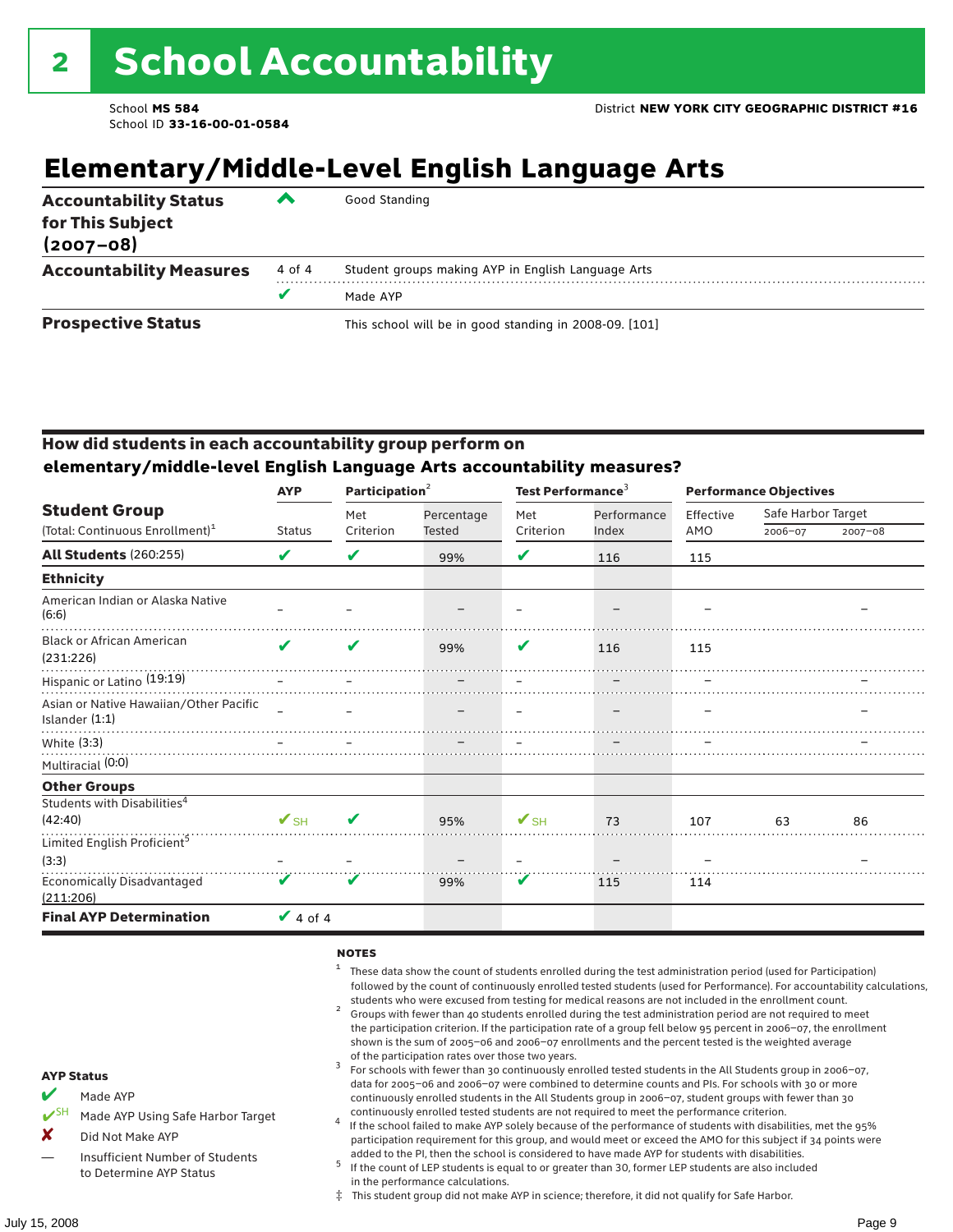# **Elementary/Middle-Level Mathematics**

| <b>Accountability Status</b><br>for This Subject<br>$(2007 - 08)$ |        | Good Standing                                                                                                                                                                                                                                                                                                                    |
|-------------------------------------------------------------------|--------|----------------------------------------------------------------------------------------------------------------------------------------------------------------------------------------------------------------------------------------------------------------------------------------------------------------------------------|
| <b>Accountability Measures</b>                                    | 3 of 4 | Student groups making AYP in Mathematics                                                                                                                                                                                                                                                                                         |
|                                                                   | X      | Did not make AYP                                                                                                                                                                                                                                                                                                                 |
| <b>Prospective Status</b>                                         |        | A school that fails to make AYP in Mathematics for two consecutive years is placed in improvement<br>status. If this school fails to make AYP in 2007-08, the school will be School In Need of<br>Improvement (Year 1) in 2008-09. If this school makes AYP in 2007-08, the school will be in good<br>standing in 2008-09. [102] |

### How did students in each accountability group perform on **elementary/middle-level Mathematics accountability measures?**

|                                                            | <b>AYP</b>                 | Participation <sup>2</sup> |            | Test Performance <sup>3</sup> |             | <b>Performance Objectives</b> |                    |             |
|------------------------------------------------------------|----------------------------|----------------------------|------------|-------------------------------|-------------|-------------------------------|--------------------|-------------|
| <b>Student Group</b>                                       |                            | Met                        | Percentage | Met                           | Performance | Effective                     | Safe Harbor Target |             |
| (Total: Continuous Enrollment) <sup>1</sup>                | <b>Status</b>              | Criterion                  | Tested     | Criterion                     | Index       | AMO                           | 2006-07            | $2007 - 08$ |
| <b>All Students (259:253)</b>                              | V                          | V                          | 100%       | V                             | 108         | 79                            |                    |             |
| <b>Ethnicity</b>                                           |                            |                            |            |                               |             |                               |                    |             |
| American Indian or Alaska Native<br>(6:6)                  |                            |                            |            |                               |             |                               |                    |             |
| <b>Black or African American</b><br>(229:224)              | $\boldsymbol{\mathcal{U}}$ | V                          | 100%       | V                             | 108         | 79                            |                    |             |
| Hispanic or Latino <sup>(20:19)</sup>                      |                            |                            |            |                               |             |                               |                    |             |
| Asian or Native Hawaiian/Other Pacific<br>Islander $(1:1)$ |                            |                            |            |                               |             |                               |                    |             |
| White (3:3)                                                |                            |                            |            |                               |             |                               |                    |             |
| Multiracial (0:0)                                          |                            |                            |            |                               |             |                               |                    |             |
| <b>Other Groups</b>                                        |                            |                            |            |                               |             |                               |                    |             |
| Students with Disabilities <sup>4</sup><br>(41:40)         | X                          | ✔                          | 98%        | X                             | 48          | 71                            | 50                 | 63          |
| Limited English Proficient <sup>5</sup>                    |                            |                            |            |                               |             |                               |                    |             |
| (3:3)                                                      |                            |                            |            |                               |             |                               |                    |             |
| <b>Economically Disadvantaged</b><br>(210:204)             | V                          | V                          | 100%       | V                             | 107         | 78                            |                    |             |
| <b>Final AYP Determination</b>                             | $X$ 3 of 4                 |                            |            |                               |             |                               |                    |             |

#### **NOTES**

- <sup>1</sup> These data show the count of students enrolled during the test administration period (used for Participation) followed by the count of continuously enrolled tested students (used for Performance). For accountability calculations,
- students who were excused from testing for medical reasons are not included in the enrollment count.<br><sup>2</sup> Groups with fewer than 40 students enrolled during the test administration period are not required to meet the participation criterion. If the participation rate of a group fell below 95 percent in 2006–07, the enrollment shown is the sum of 2005–06 and 2006–07 enrollments and the percent tested is the weighted average
- of the participation rates over those two years.<br><sup>3</sup> For schools with fewer than 30 continuously enrolled tested students in the All Students group in 2006–07, data for 2005–06 and 2006–07 were combined to determine counts and PIs. For schools with 30 or more continuously enrolled students in the All Students group in 2006–07, student groups with fewer than 30
- continuously enrolled tested students are not required to meet the performance criterion. <sup>4</sup> If the school failed to make AYP solely because of the performance of students with disabilities, met the 95% participation requirement for this group, and would meet or exceed the AMO for this subject if 34 points were added to the PI, then the school is considered to have made AYP for students with disabilities.
- $5$  If the count of LEP students is equal to or greater than 30, former LEP students are also included in the performance calculations.
- ‡ This student group did not make AYP in science; therefore, it did not qualify for Safe Harbor.

#### AYP Status

- Made AYP
	- Made AYP Using Safe Harbor Target
- X Did Not Make AYP
- Insufficient Number of Students to Determine AYP Status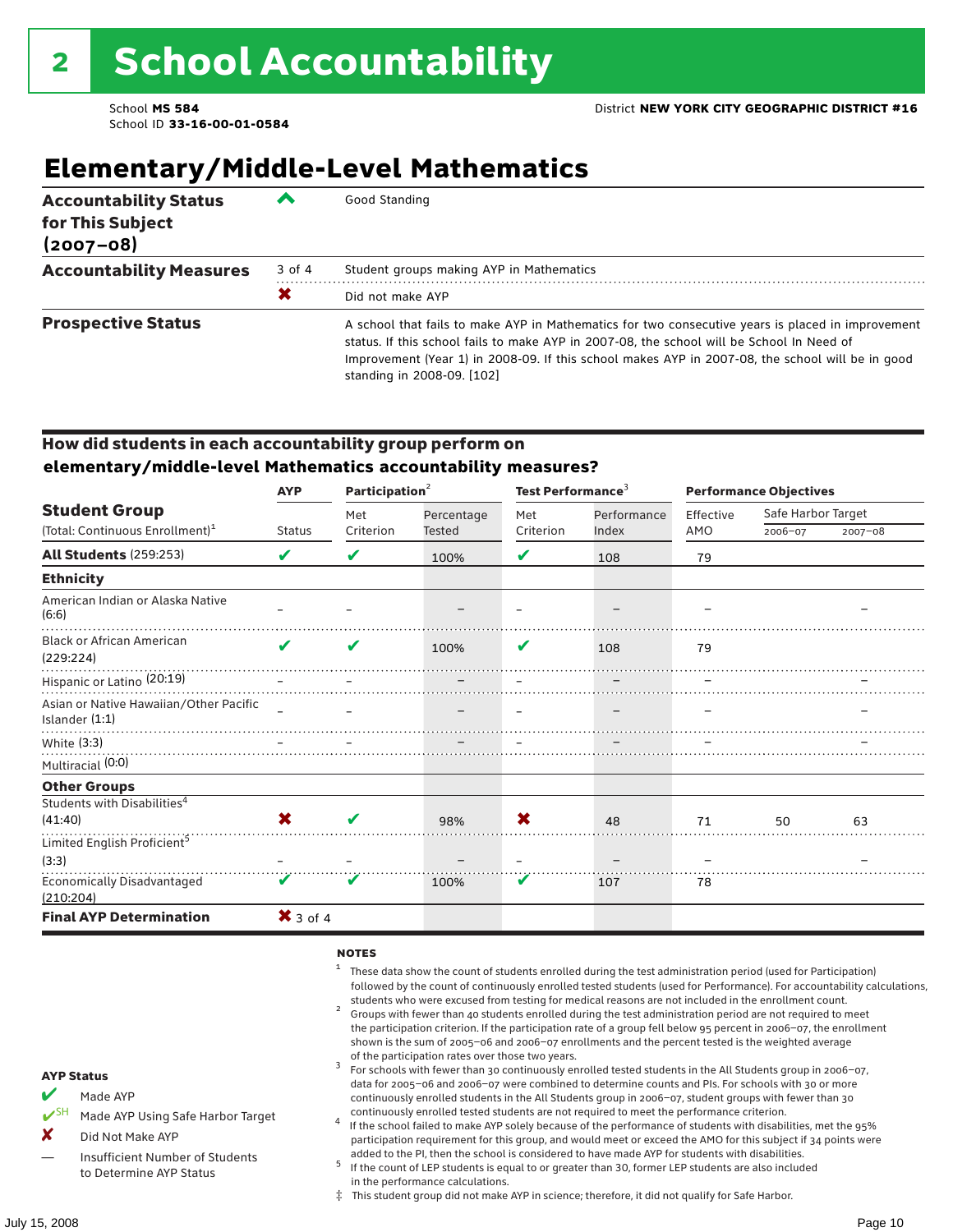# Elementary/Middle-Level Science

| <b>Accountability Status</b><br>for This Subject<br>$(2007 - 08)$ | ‴      | Good Standing                                          |
|-------------------------------------------------------------------|--------|--------------------------------------------------------|
| <b>Accountability Measures</b>                                    | 1 of 1 | Student groups making AYP in Science                   |
|                                                                   | v      | Made AYP                                               |
| <b>Prospective Status</b>                                         |        | This school will be in good standing in 2008-09. [101] |

### How did students in each accountability group perform on elementary/middle-level science accountability measures?

|                                                                                                                                                                                   |               |                                     | Participation <sup>2</sup>                                                    |                                                            | Test Performance <sup>3</sup> |                                                                                                                                                                                                                                                                                                                                                                                                                                                                                                                                                                                                                                                                                                                                                                                                                                                                                                                                                                                                                                                 | <b>Performance Objectives</b> |                 |                 |
|-----------------------------------------------------------------------------------------------------------------------------------------------------------------------------------|---------------|-------------------------------------|-------------------------------------------------------------------------------|------------------------------------------------------------|-------------------------------|-------------------------------------------------------------------------------------------------------------------------------------------------------------------------------------------------------------------------------------------------------------------------------------------------------------------------------------------------------------------------------------------------------------------------------------------------------------------------------------------------------------------------------------------------------------------------------------------------------------------------------------------------------------------------------------------------------------------------------------------------------------------------------------------------------------------------------------------------------------------------------------------------------------------------------------------------------------------------------------------------------------------------------------------------|-------------------------------|-----------------|-----------------|
| <b>Student Group</b><br>(Total: Continuous Enrollment) <sup>1</sup>                                                                                                               |               | Safe Harbor<br>Status Qualification | Met<br>Criterion                                                              | Percentage<br><b>Tested</b>                                | Met<br>Criterion              | Performance<br>Index                                                                                                                                                                                                                                                                                                                                                                                                                                                                                                                                                                                                                                                                                                                                                                                                                                                                                                                                                                                                                            | State<br>Standard             | Progress Target | 2006-07 2007-08 |
| <b>All Students (77:76)</b>                                                                                                                                                       | V             | <b>Oualified</b>                    | V                                                                             | 100%                                                       | $\checkmark$                  | 103                                                                                                                                                                                                                                                                                                                                                                                                                                                                                                                                                                                                                                                                                                                                                                                                                                                                                                                                                                                                                                             | 100                           |                 |                 |
|                                                                                                                                                                                   |               |                                     |                                                                               |                                                            |                               |                                                                                                                                                                                                                                                                                                                                                                                                                                                                                                                                                                                                                                                                                                                                                                                                                                                                                                                                                                                                                                                 |                               |                 |                 |
| <b>Ethnicity</b>                                                                                                                                                                  |               |                                     |                                                                               |                                                            |                               |                                                                                                                                                                                                                                                                                                                                                                                                                                                                                                                                                                                                                                                                                                                                                                                                                                                                                                                                                                                                                                                 |                               |                 |                 |
| American Indian or Alaska Native<br>(0:0)                                                                                                                                         |               |                                     |                                                                               |                                                            |                               |                                                                                                                                                                                                                                                                                                                                                                                                                                                                                                                                                                                                                                                                                                                                                                                                                                                                                                                                                                                                                                                 |                               |                 |                 |
| <b>Black or African American</b><br>(75:74)                                                                                                                                       |               | Qualified                           | V                                                                             | 100%                                                       | V                             | 100                                                                                                                                                                                                                                                                                                                                                                                                                                                                                                                                                                                                                                                                                                                                                                                                                                                                                                                                                                                                                                             | 100                           |                 |                 |
| Hispanic or Latino (2:2)                                                                                                                                                          |               |                                     |                                                                               |                                                            |                               |                                                                                                                                                                                                                                                                                                                                                                                                                                                                                                                                                                                                                                                                                                                                                                                                                                                                                                                                                                                                                                                 |                               |                 |                 |
| Asian or Native Hawaiian/Other Pacific<br>Islander (0:0)                                                                                                                          |               |                                     |                                                                               |                                                            |                               |                                                                                                                                                                                                                                                                                                                                                                                                                                                                                                                                                                                                                                                                                                                                                                                                                                                                                                                                                                                                                                                 |                               |                 |                 |
| White (0:0)                                                                                                                                                                       |               |                                     |                                                                               |                                                            |                               |                                                                                                                                                                                                                                                                                                                                                                                                                                                                                                                                                                                                                                                                                                                                                                                                                                                                                                                                                                                                                                                 |                               |                 |                 |
| Multiracial (0:0)                                                                                                                                                                 |               |                                     |                                                                               |                                                            |                               |                                                                                                                                                                                                                                                                                                                                                                                                                                                                                                                                                                                                                                                                                                                                                                                                                                                                                                                                                                                                                                                 |                               |                 |                 |
| <b>Other Groups</b>                                                                                                                                                               |               |                                     |                                                                               |                                                            |                               |                                                                                                                                                                                                                                                                                                                                                                                                                                                                                                                                                                                                                                                                                                                                                                                                                                                                                                                                                                                                                                                 |                               |                 |                 |
| <b>Students with Disabilities</b><br>(7:7)                                                                                                                                        |               |                                     |                                                                               |                                                            |                               |                                                                                                                                                                                                                                                                                                                                                                                                                                                                                                                                                                                                                                                                                                                                                                                                                                                                                                                                                                                                                                                 |                               |                 |                 |
| Limited English Proficient <sup>4</sup><br>(0:0)                                                                                                                                  |               |                                     |                                                                               |                                                            |                               |                                                                                                                                                                                                                                                                                                                                                                                                                                                                                                                                                                                                                                                                                                                                                                                                                                                                                                                                                                                                                                                 |                               |                 |                 |
| <b>Economically Disadvantaged</b><br>(63:62)                                                                                                                                      |               | Qualified                           | V                                                                             | 100%                                                       | V                             | 103                                                                                                                                                                                                                                                                                                                                                                                                                                                                                                                                                                                                                                                                                                                                                                                                                                                                                                                                                                                                                                             | 100                           |                 |                 |
| <b>Final AYP Determination</b>                                                                                                                                                    | $\vee$ 1 of 1 |                                     |                                                                               |                                                            |                               |                                                                                                                                                                                                                                                                                                                                                                                                                                                                                                                                                                                                                                                                                                                                                                                                                                                                                                                                                                                                                                                 |                               |                 |                 |
| <b>AYP Status</b><br>V<br>Made AYP<br>$V^{\text{SH}}$<br>Made AYP Using Safe Harbor Target<br>X<br>Did Not Make AYP<br>Insufficient Number of Students<br>to Determine AYP Status |               | <b>NOTES</b><br>1<br>3              | participation rates over those two years.<br>in the performance calculations. | were combined to determine counts and performance indices. |                               | These data show the count of students enrolled during the test administration period (used for Participation)<br>followed by the count of continuously enrolled tested students (used for Performance). For accountability calculations,<br>students who were excused from testing for medical reasons are not included in the enrollment count.<br>Groups with fewer than 40 students enrolled during the test administration period are not required to meet<br>the participation criterion. If the participation rate of a group fell below 80 percent in 2006-07, the enrollment<br>shown is the sum of 2005-06 and 2006-07 enrollments and the percent tested is the weighted average of the<br>Groups with fewer than 30 continuously enrolled tested students are not required to meet the performance criterion.<br>For schools with fewer than 30 continuously enrolled tested students in 2006-07, data for 2005-06 and 2006-07<br>If the count of LEP students is equal to or greater than 30, former LEP students are also included |                               |                 |                 |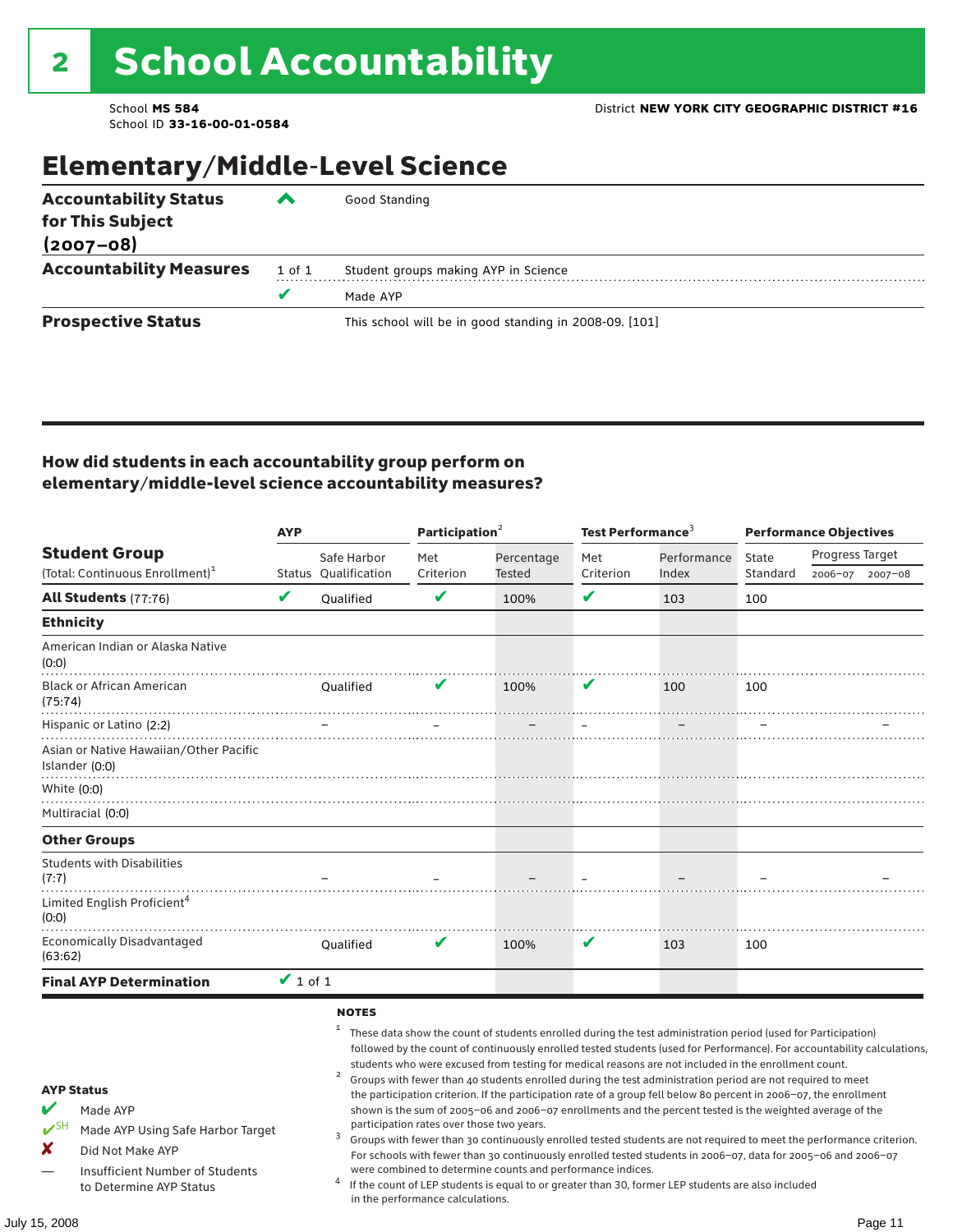### Summary of 2006–07 School Performance

Performance on the State assessments in English language arts, mathematics, and science at the elementary and middle levels is reported in terms of mean scores and the percentage of tested students scoring at or above Level 2, Level 3, and Level 4. Performance on the State assessments in ELA and mathematics at the secondary level is reported in terms of the percentage of students in a cohort scoring at these levels.

|                              | Percentage of students that<br>scored at or above Level 3 | Total<br>Tested |      |
|------------------------------|-----------------------------------------------------------|-----------------|------|
| <b>English Language Arts</b> | 0%                                                        | 50%             | 100% |
| Grade 6                      | 24%                                                       |                 | 94   |
| Grade 7                      | 29%                                                       |                 | 86   |
| Grade 8                      | 23%                                                       |                 | 77   |
| <b>Mathematics</b>           |                                                           |                 |      |
| Grade 6                      | 50%                                                       |                 | 94   |
| Grade 7                      | 20%                                                       |                 | 86   |
| Grade 8                      | 25%                                                       |                 | 77   |
| <b>Science</b>               |                                                           |                 |      |
| Grade 8                      | 26%                                                       |                 | 77   |

School **MS 584** District **NEW YORK CITY GEOGRAPHIC DISTRICT #16**

### About the Performance Level Descriptors

#### Level 1: Not Meeting Learning Standards.

Student performance does not demonstrate an understanding of the content expected in the subject and grade level.

#### Level 2: Partially Meeting Learning Standards.

Student performance demonstrates a partial understanding of the content expected in the subject and grade level.

#### Level 3: Meeting Learning Standards.

Student performance demonstrates an understanding of the content expected in the subject and grade level.

#### Level 4: Meeting Learning Standards with Distinction.

Student performance demonstrates a thorough understanding of the content expected in the subject and grade level.

### How are Need/Resource Capacity (N/RC) categories determined?

Districts are divided into high, average, and low need categories based on their ability to meet the special needs of their students with local resources. Districts in the high need category are subdivided into four categories based on enrollment size and, in some cases, number of students per square mile. More information about the categories can be found in the *Report to the Governor and the Legislature on the Educational Status of the State's Schools* at www.emsc.nysed.gov/irts.

#### What are Similar Schools?

In this section, this school's performance is compared with that of similar schools.

Within each N/RC category, the Department identifies Similar Schools: schools that serve similar students and have similar resources. Each school report card compares the school's performance with that of similar schools. The following factors are considered in grouping schools: a) the grade level served by the school and b) rates of student poverty and limited English proficiency. Student poverty levels are indicated by determining the percentage of children in each school who participate in the free-lunch program. By combining these factors, a measure of student need is created and used to place schools into relatively low (lowest quartile), relatively high (highest quartile), and typical (mid-range) groups.

### This School's Similar Schools Group: **19**

All schools in this group are New York City middle level schools. The schools in this group are in the lower range of student needs for middle level schools in this district.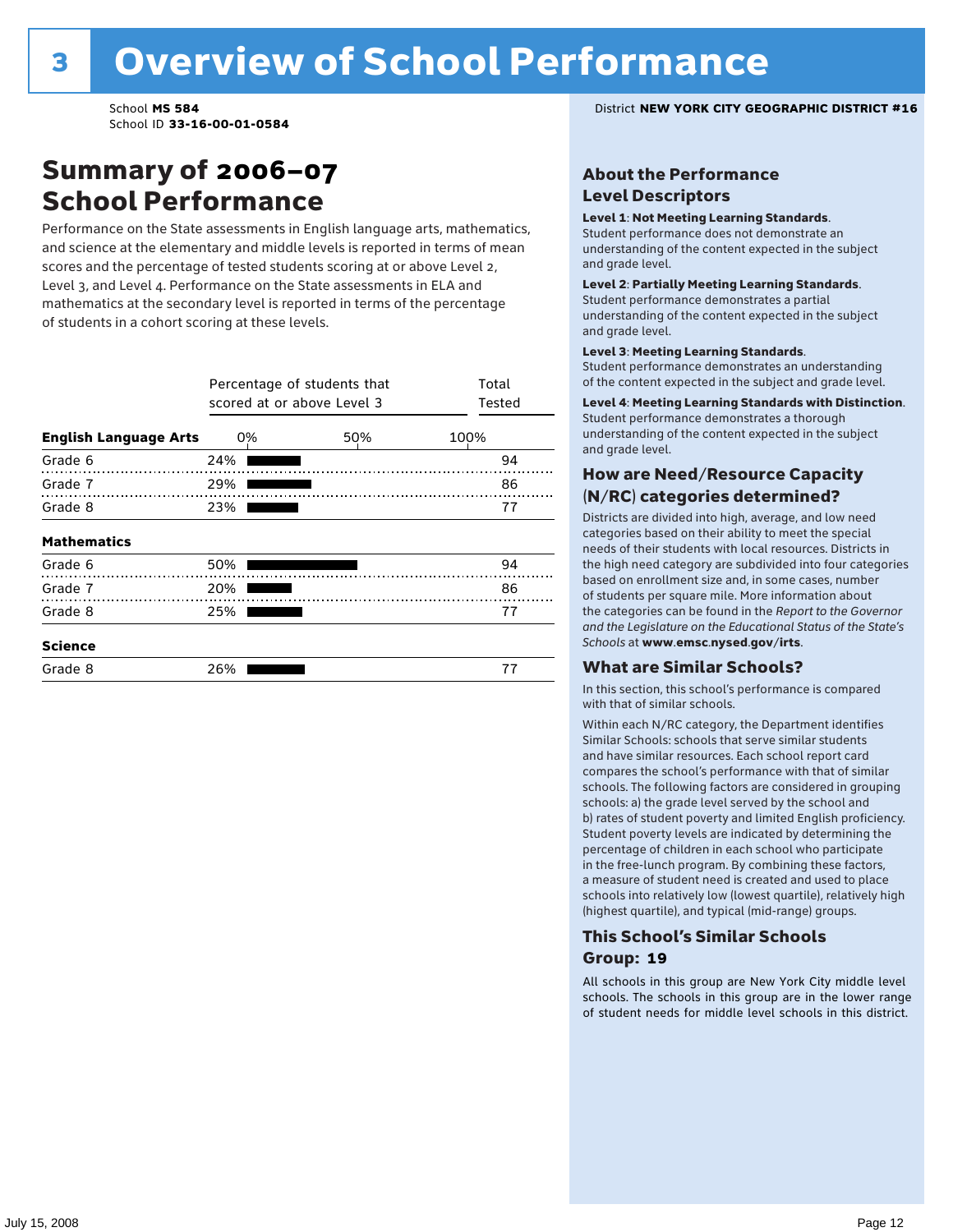# <sup>3</sup> Overview of School Performance

School ID **33-16-00-01-0584**

# **This School's Results in Grade 5 English Language Arts**

|                                                  | <b>This School</b> |                                 |                                 | <b>Similar Schools</b> |                                 |                                 |                |  |
|--------------------------------------------------|--------------------|---------------------------------|---------------------------------|------------------------|---------------------------------|---------------------------------|----------------|--|
|                                                  |                    | Percentage scoring at level(s): |                                 |                        | Percentage scoring at level(s): |                                 |                |  |
|                                                  | $2 - 4$            | $3 - 4$                         | 4                               | $2 - 4$                | $3 - 4$                         | 4                               |                |  |
| Range:                                           |                    |                                 |                                 |                        |                                 |                                 |                |  |
| 100%                                             |                    |                                 |                                 |                        |                                 |                                 |                |  |
|                                                  |                    |                                 |                                 |                        |                                 |                                 |                |  |
|                                                  |                    |                                 |                                 |                        |                                 |                                 |                |  |
|                                                  |                    |                                 |                                 |                        |                                 |                                 |                |  |
| 2006-07<br>$\blacksquare$ 2005-06                |                    |                                 |                                 |                        |                                 |                                 |                |  |
|                                                  |                    |                                 |                                 |                        |                                 |                                 |                |  |
| Number of Tested Students:                       |                    |                                 |                                 |                        |                                 |                                 |                |  |
| <b>Results by</b>                                |                    | 2006-07 School Year             |                                 |                        | 2005-06 School Year             |                                 |                |  |
|                                                  | Total              |                                 | Percentage scoring at level(s): | Total                  |                                 | Percentage scoring at level(s): |                |  |
| <b>Student Group</b>                             | Tested             | $2 - 4$                         | $3 - 4$<br>$\overline{4}$       | Tested                 | $2 - 4$                         | $3 - 4$                         | $\overline{4}$ |  |
| <b>All Students</b>                              |                    |                                 |                                 |                        |                                 |                                 |                |  |
| Female                                           |                    |                                 |                                 |                        |                                 |                                 |                |  |
| Male                                             |                    |                                 |                                 |                        |                                 |                                 |                |  |
| American Indian or Alaska Native                 |                    |                                 |                                 |                        |                                 |                                 |                |  |
| Black or African American                        |                    |                                 |                                 |                        |                                 |                                 |                |  |
| Hispanic or Latino                               |                    |                                 |                                 |                        |                                 |                                 |                |  |
| Asian or Native Hawaiian/Other                   |                    |                                 |                                 |                        |                                 |                                 |                |  |
| Pacific Islander                                 |                    |                                 |                                 |                        |                                 |                                 |                |  |
| White                                            |                    |                                 |                                 |                        |                                 |                                 |                |  |
| Multiracial                                      |                    |                                 |                                 |                        |                                 |                                 |                |  |
| Small Group Totals                               |                    |                                 |                                 |                        |                                 |                                 |                |  |
| <b>General-Education Students</b>                |                    |                                 |                                 |                        |                                 |                                 |                |  |
| Students with Disabilities                       |                    |                                 |                                 |                        |                                 |                                 |                |  |
| English Proficient<br>Limited English Proficient |                    |                                 |                                 |                        |                                 |                                 |                |  |
| Economically Disadvantaged                       |                    |                                 |                                 |                        |                                 |                                 |                |  |
| Not Disadvantaged                                |                    |                                 |                                 |                        |                                 |                                 |                |  |
| Migrant                                          |                    |                                 |                                 |                        |                                 |                                 |                |  |
| Not Migrant                                      |                    |                                 |                                 |                        |                                 |                                 |                |  |
| <b>NOTES</b>                                     |                    |                                 |                                 |                        |                                 |                                 |                |  |

The – symbol indicates that data for a group of students have been suppressed. If a group has fewer than five students,<br>data for that group and the next smallest group(s) are suppressed to protect the privacy of individual

| <b>Other</b>                                                                                         | 2006-07 School Year |                             |         |     | 2005-06 School Year                                                               |                             |         |     |
|------------------------------------------------------------------------------------------------------|---------------------|-----------------------------|---------|-----|-----------------------------------------------------------------------------------|-----------------------------|---------|-----|
| <b>Assessments</b>                                                                                   | Total<br>Tested     | Number scoring at level(s): |         |     | Total                                                                             | Number scoring at level(s): |         |     |
|                                                                                                      |                     | $2 - 4$                     | $3 - 4$ | 4   | Tested                                                                            | $2 - 4$                     | $3 - 4$ |     |
| New York State Alternate Assessment<br>(NYSAA): Grade 5 Equivalent                                   |                     |                             |         |     | New NYSAA were developed in 2007, so<br>2006 and 2007 results cannot be compared. |                             |         |     |
| New York State English as a Second<br>Language Achievement Test (NYSESLAT) <sup>+</sup> :<br>Grade 5 |                     | N/A                         | N/A     | N/A | N/A                                                                               | N/A                         | N/A     | N/A |

† These counts represent recently arrived LEP students who used the NYSESLAT to fulfill the English language arts participation requirement.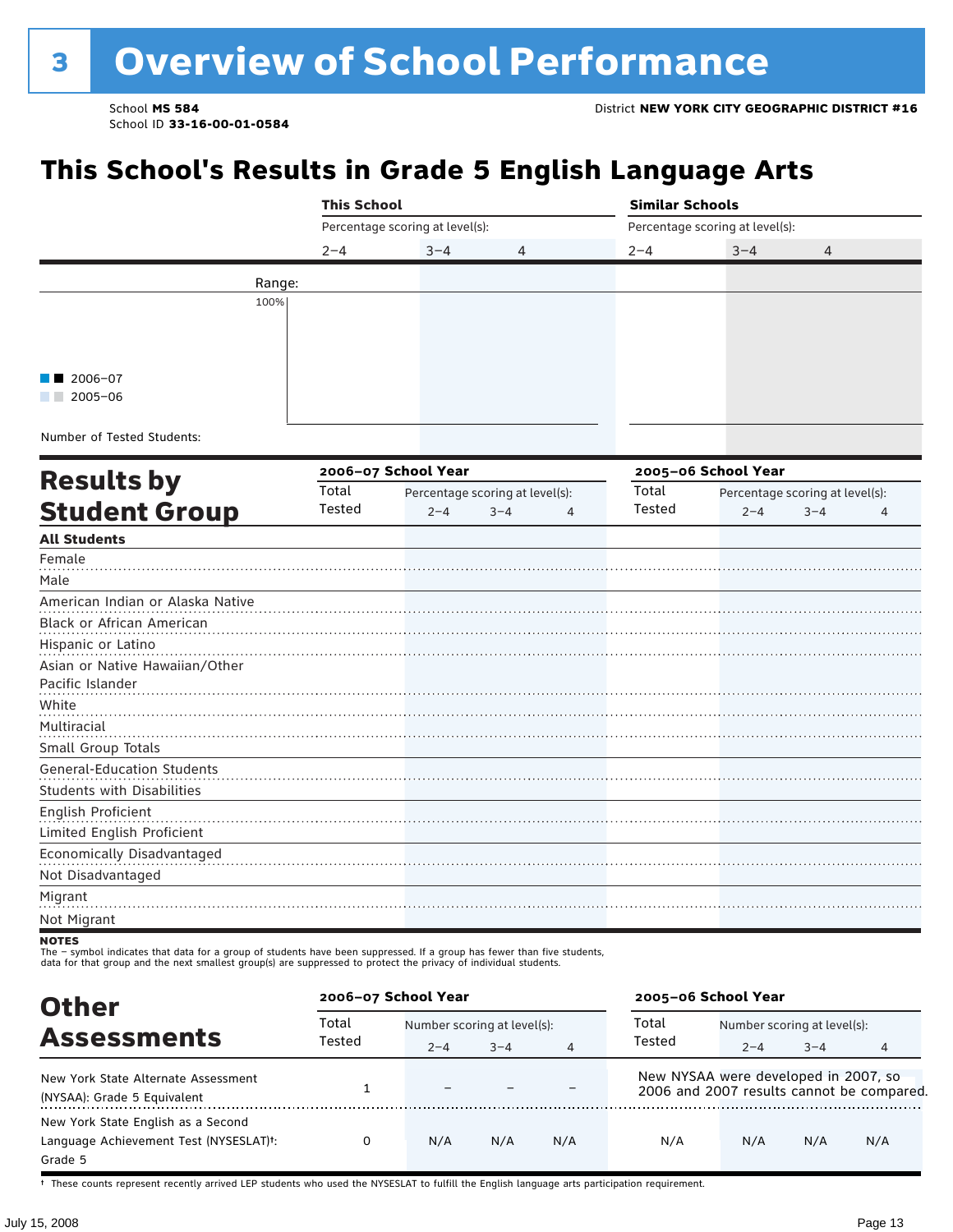### **This School's Results in Grade 5 Mathematics**

|                                                                                                                                         | <b>This School</b> |                                 |                                 | <b>Similar Schools</b> |                                 |                                 |                |  |  |
|-----------------------------------------------------------------------------------------------------------------------------------------|--------------------|---------------------------------|---------------------------------|------------------------|---------------------------------|---------------------------------|----------------|--|--|
|                                                                                                                                         |                    | Percentage scoring at level(s): |                                 |                        | Percentage scoring at level(s): |                                 |                |  |  |
|                                                                                                                                         | $2 - 4$            | $3 - 4$                         | 4                               | $2 - 4$                | $3 - 4$                         | 4                               |                |  |  |
| Range:                                                                                                                                  |                    |                                 |                                 |                        |                                 |                                 |                |  |  |
| 100%                                                                                                                                    |                    |                                 |                                 |                        |                                 |                                 |                |  |  |
|                                                                                                                                         |                    |                                 |                                 |                        |                                 |                                 |                |  |  |
|                                                                                                                                         |                    |                                 |                                 |                        |                                 |                                 |                |  |  |
|                                                                                                                                         |                    |                                 |                                 |                        |                                 |                                 |                |  |  |
| 2006-07                                                                                                                                 |                    |                                 |                                 |                        |                                 |                                 |                |  |  |
| $2005 - 06$                                                                                                                             |                    |                                 |                                 |                        |                                 |                                 |                |  |  |
| Number of Tested Students:                                                                                                              |                    |                                 |                                 |                        |                                 |                                 |                |  |  |
|                                                                                                                                         |                    | 2006-07 School Year             |                                 |                        | 2005-06 School Year             |                                 |                |  |  |
| <b>Results by</b>                                                                                                                       | Total              |                                 | Percentage scoring at level(s): | Total                  |                                 | Percentage scoring at level(s): |                |  |  |
| <b>Student Group</b>                                                                                                                    | Tested             | $2 - 4$                         | $3 - 4$<br>$\overline{4}$       | Tested                 | $2 - 4$                         | $3 - 4$                         | $\overline{4}$ |  |  |
| <b>All Students</b>                                                                                                                     |                    |                                 |                                 |                        |                                 |                                 |                |  |  |
| Female                                                                                                                                  |                    |                                 |                                 |                        |                                 |                                 |                |  |  |
| Male                                                                                                                                    |                    |                                 |                                 |                        |                                 |                                 |                |  |  |
| American Indian or Alaska Native                                                                                                        |                    |                                 |                                 |                        |                                 |                                 |                |  |  |
| Black or African American                                                                                                               |                    |                                 |                                 |                        |                                 |                                 |                |  |  |
| Hispanic or Latino                                                                                                                      |                    |                                 |                                 |                        |                                 |                                 |                |  |  |
| Asian or Native Hawaiian/Other                                                                                                          |                    |                                 |                                 |                        |                                 |                                 |                |  |  |
| Pacific Islander                                                                                                                        |                    |                                 |                                 |                        |                                 |                                 |                |  |  |
| White                                                                                                                                   |                    |                                 |                                 |                        |                                 |                                 |                |  |  |
| Multiracial                                                                                                                             |                    |                                 |                                 |                        |                                 |                                 |                |  |  |
| Small Group Totals                                                                                                                      |                    |                                 |                                 |                        |                                 |                                 |                |  |  |
| <b>General-Education Students</b><br><b>Students with Disabilities</b>                                                                  |                    |                                 |                                 |                        |                                 |                                 |                |  |  |
| English Proficient                                                                                                                      |                    |                                 |                                 |                        |                                 |                                 |                |  |  |
| Limited English Proficient                                                                                                              |                    |                                 |                                 |                        |                                 |                                 |                |  |  |
| Economically Disadvantaged                                                                                                              |                    |                                 |                                 |                        |                                 |                                 |                |  |  |
| Not Disadvantaged                                                                                                                       |                    |                                 |                                 |                        |                                 |                                 |                |  |  |
| Migrant                                                                                                                                 |                    |                                 |                                 |                        |                                 |                                 |                |  |  |
| Not Migrant                                                                                                                             |                    |                                 |                                 |                        |                                 |                                 |                |  |  |
| <b>NOTES</b><br>The - symbol indicates that data for a group of students have been suppressed. If a group has fewer than five students, |                    |                                 |                                 |                        |                                 |                                 |                |  |  |

data for that group and the next smallest group(s) are suppressed to protect the privacy of individual students.

| <b>Other</b>                                                       | 2006-07 School Year |                          |                                     |                | 2005-06 School Year                                                               |         |                                        |  |
|--------------------------------------------------------------------|---------------------|--------------------------|-------------------------------------|----------------|-----------------------------------------------------------------------------------|---------|----------------------------------------|--|
| <b>Assessments</b>                                                 | Total<br>Tested     | $2 - 4$                  | Number scoring at level(s):<br>$-4$ | $\overline{a}$ | Total<br>Tested                                                                   | $2 - 4$ | Number scoring at level(s):<br>$3 - 4$ |  |
| New York State Alternate Assessment<br>(NYSAA): Grade 5 Equivalent |                     | $\overline{\phantom{0}}$ |                                     |                | New NYSAA were developed in 2007, so<br>2006 and 2007 results cannot be compared. |         |                                        |  |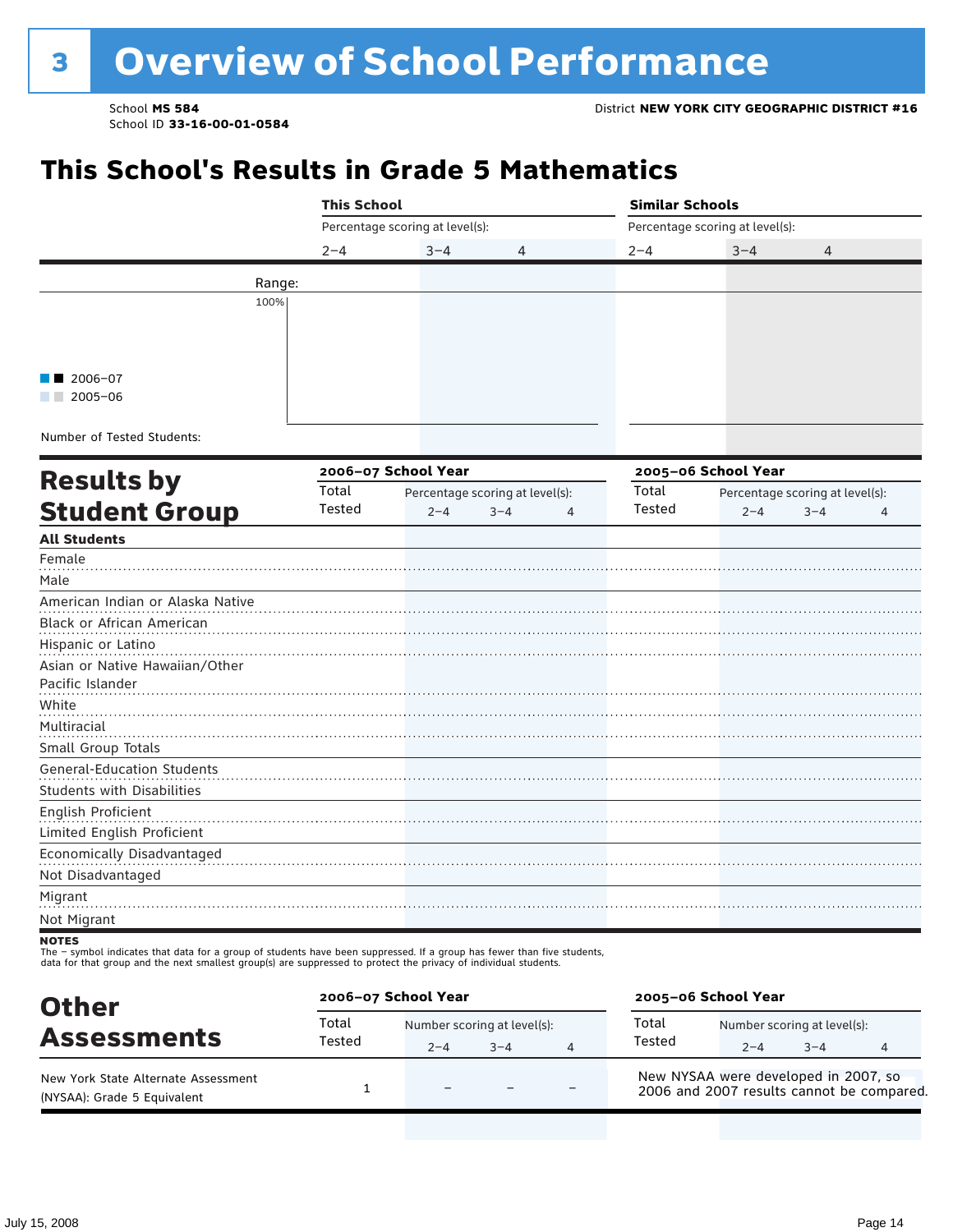# **This School's Results in Grade 6 English Language Arts**

|                                                                       |        | <b>This School</b>  |                                 |                                 |         | <b>Similar Schools</b>          |                                 |         |  |  |
|-----------------------------------------------------------------------|--------|---------------------|---------------------------------|---------------------------------|---------|---------------------------------|---------------------------------|---------|--|--|
|                                                                       |        |                     | Percentage scoring at level(s): |                                 |         | Percentage scoring at level(s): |                                 |         |  |  |
|                                                                       |        | $2 - 4$             | $3 - 4$                         | 4                               | $2 - 4$ | $3 - 4$                         | 4                               |         |  |  |
| 2007 Mean Score: 635                                                  | Range: | 598-785             | 650-785                         | 705-785                         |         |                                 |                                 |         |  |  |
| 2006 Mean Score: 628<br>$\blacksquare$ 2006-07<br>$2005 - 06$<br>a ka | 100%   | 93%<br>81%          | 24% 26%                         | 0% 1%                           | 99% 96% | 72% 70%                         |                                 | 12% 15% |  |  |
| Number of Tested Students:                                            |        | 72<br>87            | 23<br>23                        | $\Omega$<br>$\mathbf{1}$        |         |                                 |                                 |         |  |  |
|                                                                       |        | 2006-07 School Year |                                 |                                 |         | 2005-06 School Year             |                                 |         |  |  |
| <b>Results by</b>                                                     |        | Total               |                                 | Percentage scoring at level(s): | Total   |                                 | Percentage scoring at level(s): |         |  |  |
| <b>Student Group</b>                                                  |        | Tested              | $2 - 4$                         | $3 - 4$<br>$\overline{4}$       | Tested  | $2 - 4$                         | $3 - 4$                         | 4       |  |  |
| <b>All Students</b>                                                   |        | 94                  | 93%                             | 0%<br>24%                       | 89      | 81%                             | 26%                             | $1\%$   |  |  |

| Au Juucillo                                        | 94 | <b>9570</b> | Z470 | U70 | 99 | <b>QT30</b> | 4070 | -470 |
|----------------------------------------------------|----|-------------|------|-----|----|-------------|------|------|
| Female                                             | 48 | 90%         | 21%  | 0%  | 47 | 85%         | 32%  | 2%   |
| Male                                               | 46 | 96%         | 28%  | 0%  | 42 | 76%         | 19%  | 0%   |
| American Indian or Alaska Native                   | 1  |             |      |     | 6  |             |      |      |
| Black or African American                          | 84 | 94%         | 26%  | 0%  | 74 | 81%         | 28%  | 1%   |
| Hispanic or Latino                                 |    |             |      |     | 7  | 86%         | 29%  | 0%   |
| Asian or Native Hawaiian/Other<br>Pacific Islander | 1  |             |      |     |    |             |      |      |
| White                                              |    |             |      |     | 2  |             |      |      |
| Multiracial                                        |    |             |      |     |    |             |      |      |
| Small Group Totals                                 | 10 | 80%         | 10%  | 0%  | 8  | 75%         | 0%   | 0%   |
| <b>General-Education Students</b>                  | 79 | 96%         | 28%  | 0%  | 74 | 85%         | 30%  | 1%   |
| <b>Students with Disabilities</b>                  | 15 | 73%         | 7%   | 0%  | 15 | 60%         | 7%   | 0%   |
| English Proficient                                 | 92 |             |      |     | 88 |             |      |      |
| Limited English Proficient                         | 2  |             |      |     | 1  |             |      |      |
| Economically Disadvantaged                         | 76 | 95%         | 24%  | 0%  | 55 | 85%         | 29%  | 2%   |
| Not Disadvantaged                                  | 18 | 83%         | 28%  | 0%  | 34 | 74%         | 21%  | 0%   |
| Migrant                                            |    |             |      |     |    |             |      |      |
| Not Migrant                                        | 94 | 93%         | 24%  | 0%  | 89 | 81%         | 26%  | 1%   |
|                                                    |    |             |      |     |    |             |      |      |

**NOTES** 

The – symbol indicates that data for a group of students have been suppressed. If a group has fewer than five students,<br>data for that group and the next smallest group(s) are suppressed to protect the privacy of individual

| <b>Other</b>                                                                                         | 2006-07 School Year |         |                             |                | 2005-06 School Year                  |                             |         |                                           |
|------------------------------------------------------------------------------------------------------|---------------------|---------|-----------------------------|----------------|--------------------------------------|-----------------------------|---------|-------------------------------------------|
|                                                                                                      | Total               |         | Number scoring at level(s): |                |                                      | Number scoring at level(s): |         |                                           |
| <b>Assessments</b>                                                                                   | Tested              | $2 - 4$ | $3 - 4$                     | $\overline{4}$ | Tested                               | $2 - 4$                     | $3 - 4$ |                                           |
| New York State Alternate Assessment<br>(NYSAA): Grade 6 Equivalent                                   |                     |         |                             |                | New NYSAA were developed in 2007, so |                             |         | 2006 and 2007 results cannot be compared. |
| New York State English as a Second<br>Language Achievement Test (NYSESLAT) <sup>+</sup> :<br>Grade 6 |                     | N/A     | N/A                         | N/A            | N/A                                  | N/A                         | N/A     | N/A                                       |

† These counts represent recently arrived LEP students who used the NYSESLAT to fulfill the English language arts participation requirement.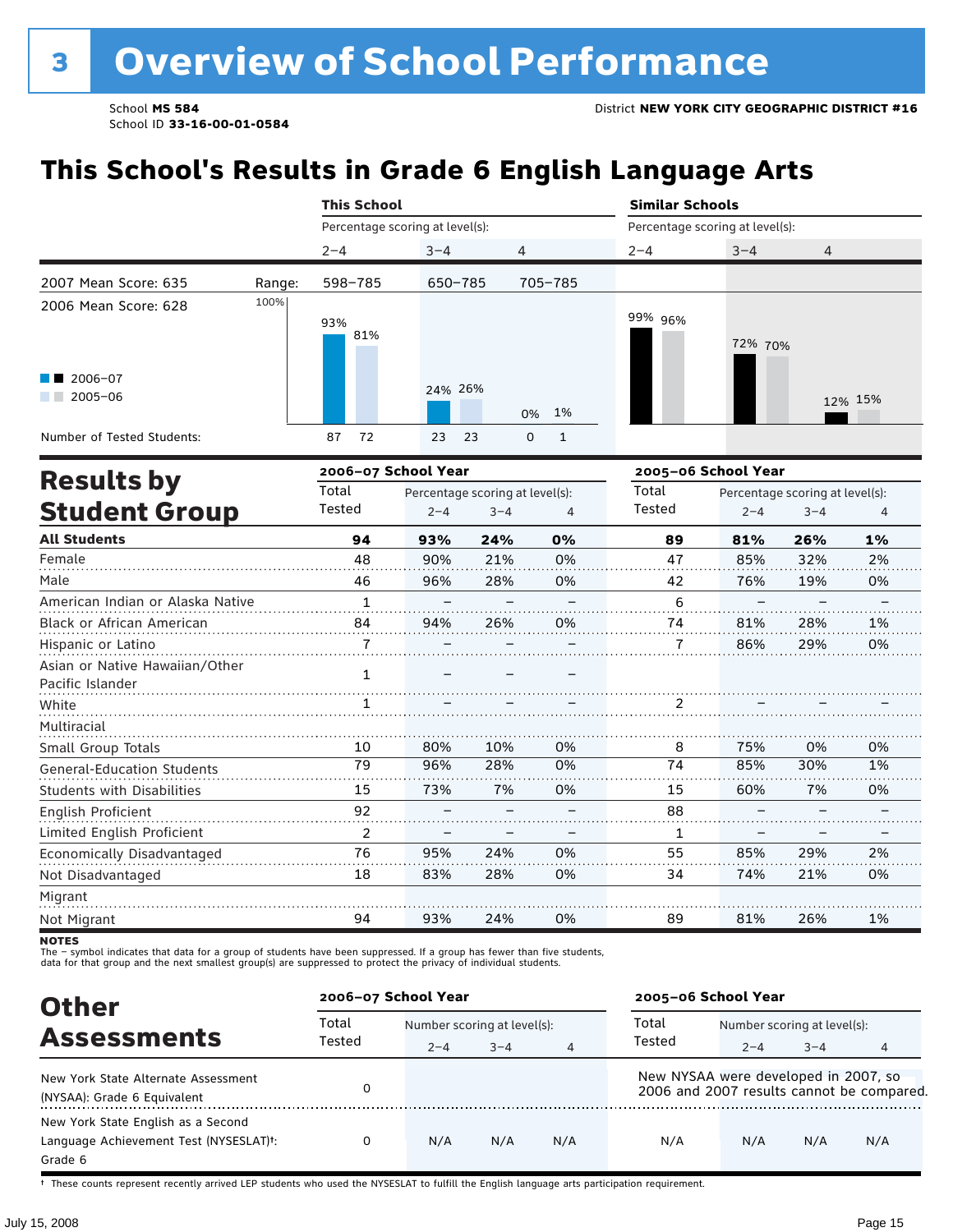### **This School's Results in Grade 6 Mathematics**

|                                                           |        | <b>This School</b>              |            |                                |                                 | <b>Similar Schools</b> |         |  |  |  |
|-----------------------------------------------------------|--------|---------------------------------|------------|--------------------------------|---------------------------------|------------------------|---------|--|--|--|
|                                                           |        | Percentage scoring at level(s): |            |                                | Percentage scoring at level(s): |                        |         |  |  |  |
|                                                           |        | $2 - 4$                         | $3 - 4$    | 4                              | $2 - 4$                         | $3 - 4$                | 4       |  |  |  |
| 2007 Mean Score: 646                                      | Range: | 616-780                         | 650-780    | 696-780                        |                                 |                        |         |  |  |  |
| 2006 Mean Score: 620<br>$\blacksquare$ 2006-07<br>2005-06 | 100%   | 81%<br>60%                      | 50%<br>18% | 5%<br>1%                       | 95% 92%                         | 81% 74%                | 32% 24% |  |  |  |
| Number of Tested Students:                                |        | 52<br>76                        | 16<br>47   | 5 <sup>5</sup><br>$\mathbf{1}$ |                                 |                        |         |  |  |  |
| Deedle ku                                                 |        | 2006-07 School Year             |            |                                |                                 | 2005-06 School Year    |         |  |  |  |

| <b>Results by</b>                                  |        | 2006–07 School Year |                                 |     | 2005–06 School Year |         |                                 |    |
|----------------------------------------------------|--------|---------------------|---------------------------------|-----|---------------------|---------|---------------------------------|----|
|                                                    | Total  |                     | Percentage scoring at level(s): |     | Total               |         | Percentage scoring at level(s): |    |
| <b>Student Group</b>                               | Tested | $2 - 4$             | $3 - 4$                         | 4   | Tested              | $2 - 4$ | $3 - 4$                         | 4  |
| <b>All Students</b>                                | 94     | 81%                 | 50%                             | 5%  | 87                  | 60%     | 18%                             | 1% |
| Female                                             | 48     | 77%                 | 42%                             | 2%  | 46                  | 61%     | 17%                             | 2% |
| Male                                               | 46     | 85%                 | 59%                             | 9%  | 41                  | 59%     | 20%                             | 0% |
| American Indian or Alaska Native                   | 1      |                     |                                 |     | 6                   |         |                                 |    |
| Black or African American                          | 83     | 82%                 | 49%                             | 5%  | 72                  | 61%     | 18%                             | 1% |
| Hispanic or Latino                                 | 8      |                     |                                 |     | 7                   | 57%     | 29%                             | 0% |
| Asian or Native Hawaiian/Other<br>Pacific Islander | 1      |                     |                                 |     |                     |         |                                 |    |
| White                                              | 1      |                     |                                 |     | $\overline{2}$      |         |                                 |    |
| Multiracial                                        |        |                     |                                 |     |                     |         |                                 |    |
| Small Group Totals                                 | 11     | 73%                 | 55%                             | 9%  | 8                   | 50%     | 13%                             | 0% |
| <b>General-Education Students</b>                  | 80     | 88%                 | 56%                             | 6%  | 72                  | 67%     | 22%                             | 1% |
| <b>Students with Disabilities</b>                  | 14     | 43%                 | 14%                             | 0%  | 15                  | 27%     | 0%                              | 0% |
| <b>English Proficient</b>                          | 92     |                     |                                 |     | 86                  |         |                                 |    |
| Limited English Proficient                         | 2      |                     |                                 |     | 1                   |         |                                 |    |
| Economically Disadvantaged                         | 76     | 82%                 | 51%                             | 4%  | 54                  | 67%     | 24%                             | 2% |
| Not Disadvantaged                                  | 18     | 78%                 | 44%                             | 11% | 33                  | 48%     | 9%                              | 0% |
| Migrant                                            |        |                     |                                 |     |                     |         |                                 |    |
| Not Migrant                                        | 94     | 81%                 | 50%                             | 5%  | 87                  | 60%     | 18%                             | 1% |

**NOTES** 

The – symbol indicates that data for a group of students have been suppressed. If a group has fewer than five students,<br>data for that group and the next smallest group(s) are suppressed to protect the privacy of individual

| <b>Other</b>                                                       | 2006-07 School Year |                                                   |  |  | 2005-06 School Year                                                               |                                        |         |  |
|--------------------------------------------------------------------|---------------------|---------------------------------------------------|--|--|-----------------------------------------------------------------------------------|----------------------------------------|---------|--|
| <b>Assessments</b>                                                 | Total<br>Tested     | Number scoring at level(s):<br>$3 - 4$<br>$2 - 4$ |  |  | Total<br>Tested                                                                   | Number scoring at level(s):<br>$2 - 4$ | $3 - 4$ |  |
| New York State Alternate Assessment<br>(NYSAA): Grade 6 Equivalent |                     |                                                   |  |  | New NYSAA were developed in 2007, so<br>2006 and 2007 results cannot be compared. |                                        |         |  |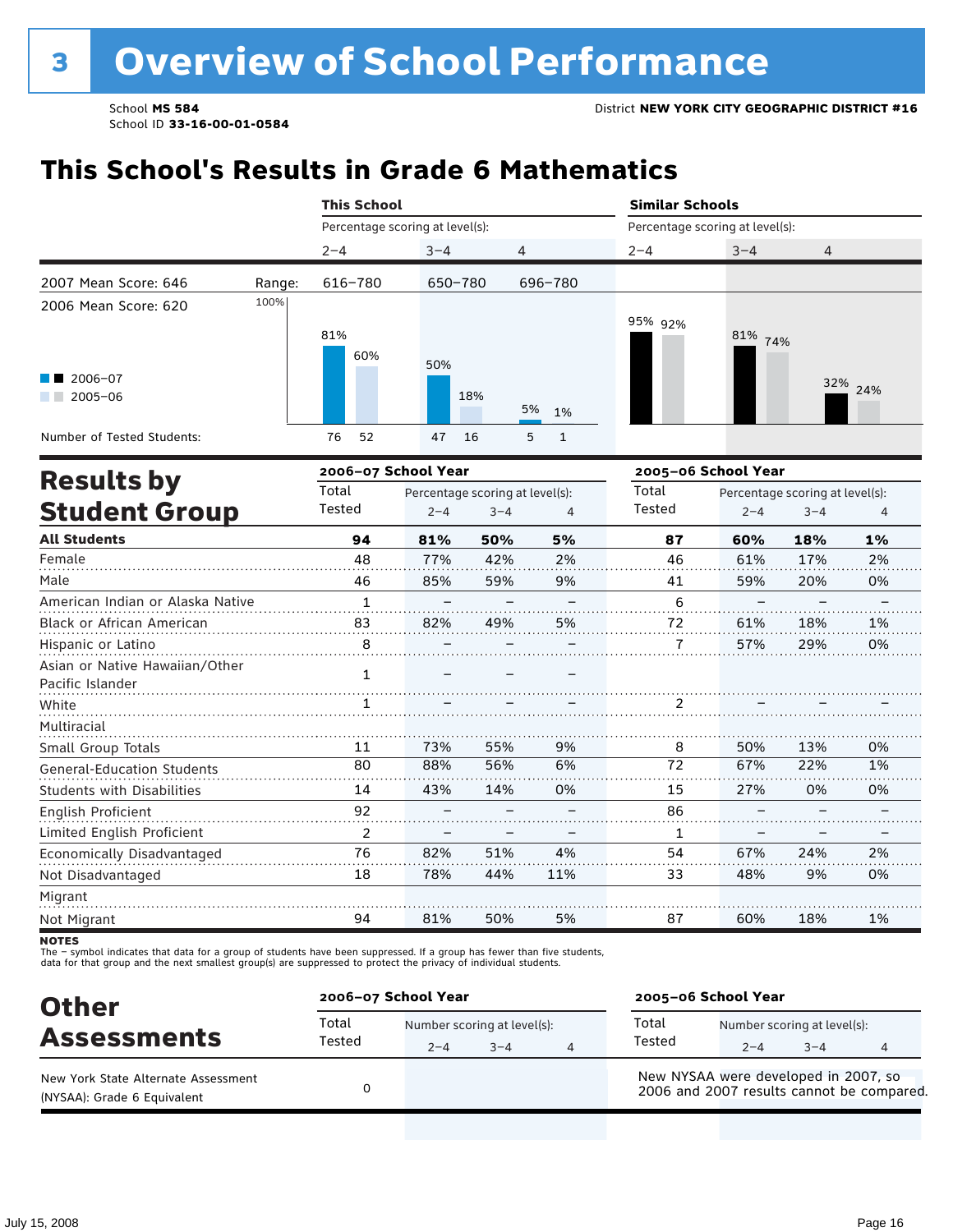# **This School's Results in Grade 7 English Language Arts**

|                                  |        | <b>This School</b>              |         |         |                                 |                                 | <b>Similar Schools</b> |                                 |        |  |  |
|----------------------------------|--------|---------------------------------|---------|---------|---------------------------------|---------------------------------|------------------------|---------------------------------|--------|--|--|
|                                  |        | Percentage scoring at level(s): |         |         |                                 | Percentage scoring at level(s): |                        |                                 |        |  |  |
|                                  |        | $2 - 4$                         | $3 - 4$ |         | 4                               | $2 - 4$                         | $3 - 4$                | 4                               |        |  |  |
| 2007 Mean Score: 634             | Range: | 600-790                         | 650-790 |         | 712-790                         |                                 |                        |                                 |        |  |  |
| 2006 Mean Score: 626             | 100%   | 87% 85%                         |         |         |                                 | 97% 95%                         | 69% 66%                |                                 |        |  |  |
| $\blacksquare$ 2006-07           |        |                                 | 29% 23% |         |                                 |                                 |                        |                                 |        |  |  |
| $2005 - 06$                      |        |                                 |         |         | 2%<br>0%                        |                                 |                        |                                 | 9% 10% |  |  |
| Number of Tested Students:       |        | 70<br>75                        | 25      | 19      | 2<br>$\mathbf 0$                |                                 |                        |                                 |        |  |  |
|                                  |        | 2006-07 School Year             |         |         |                                 |                                 | 2005-06 School Year    |                                 |        |  |  |
| <b>Results by</b>                |        | Total                           |         |         | Percentage scoring at level(s): | Total                           |                        | Percentage scoring at level(s): |        |  |  |
| <b>Student Group</b>             |        | Tested                          | $2 - 4$ | $3 - 4$ | 4                               | Tested                          | $2 - 4$                | $3 - 4$                         | 4      |  |  |
| <b>All Students</b>              |        | 86                              | 87%     | 29%     | 2%                              | 82                              | 85%                    | 23%                             | 0%     |  |  |
| Female                           |        | 43                              | 95%     | 44%     | 2%                              | 48                              | 83%                    | 23%                             | 0%     |  |  |
| Male                             |        | 43                              | 79%     | 14%     | 2%                              | 34                              | 88%                    | 24%                             | 0%     |  |  |
| American Indian or Alaska Native |        | 5                               |         |         |                                 |                                 |                        |                                 |        |  |  |
| Black or African American        |        | 69                              | 87%     | 29%     | 3%                              | 80                              |                        |                                 |        |  |  |

| <b>Black or African American</b>  | 69 | 87%  | 29% | 3% | 80 |     |     |    |
|-----------------------------------|----|------|-----|----|----|-----|-----|----|
| Hispanic or Latino                | 10 | 90%  | 30% | 0% |    |     |     |    |
| Asian or Native Hawaiian/Other    |    |      |     |    |    |     |     |    |
| Pacific Islander                  |    |      |     |    |    |     |     |    |
| White                             |    |      |     |    |    |     |     |    |
| Multiracial                       |    |      |     |    |    |     |     |    |
| Small Group Totals                |    | 86%  | 29% | 0% | 82 | 85% | 23% | 0% |
| <b>General-Education Students</b> | 68 | 94%  | 35% | 3% | 74 | 91% | 24% | 0% |
| <b>Students with Disabilities</b> | 18 | 61%  | 6%  | 0% | 8  | 38% | 13% | 0% |
| English Proficient                | 85 |      |     |    | 82 | 85% | 23% | 0% |
| Limited English Proficient        |    |      |     |    |    |     |     |    |
| Economically Disadvantaged        | 69 | 84%  | 29% | 3% | 54 | 93% | 26% | 0% |
| Not Disadvantaged                 | 17 | 100% | 29% | 0% | 28 | 71% | 18% | 0% |
| Migrant                           |    |      |     |    |    |     |     |    |
| Not Migrant                       | 86 | 87%  | 29% | 2% | 82 | 85% | 23% | 0% |

**NOTES** 

The – symbol indicates that data for a group of students have been suppressed. If a group has fewer than five students,<br>data for that group and the next smallest group(s) are suppressed to protect the privacy of individual

| <b>Other</b>                                                                                         | 2006-07 School Year |                             |         |     | 2005-06 School Year                  |                             |         |                                           |
|------------------------------------------------------------------------------------------------------|---------------------|-----------------------------|---------|-----|--------------------------------------|-----------------------------|---------|-------------------------------------------|
|                                                                                                      | Total               | Number scoring at level(s): |         |     | Total                                | Number scoring at level(s): |         |                                           |
| <b>Assessments</b>                                                                                   | Tested              | $2 - 4$                     | $3 - 4$ | 4   | Tested                               | $2 - 4$                     | $3 - 4$ |                                           |
| New York State Alternate Assessment<br>(NYSAA): Grade 7 Equivalent                                   |                     |                             |         |     | New NYSAA were developed in 2007, so |                             |         | 2006 and 2007 results cannot be compared. |
| New York State English as a Second<br>Language Achievement Test (NYSESLAT) <sup>+</sup> :<br>Grade 7 |                     | N/A                         | N/A     | N/A | N/A                                  | N/A                         | N/A     | N/A                                       |

† These counts represent recently arrived LEP students who used the NYSESLAT to fulfill the English language arts participation requirement.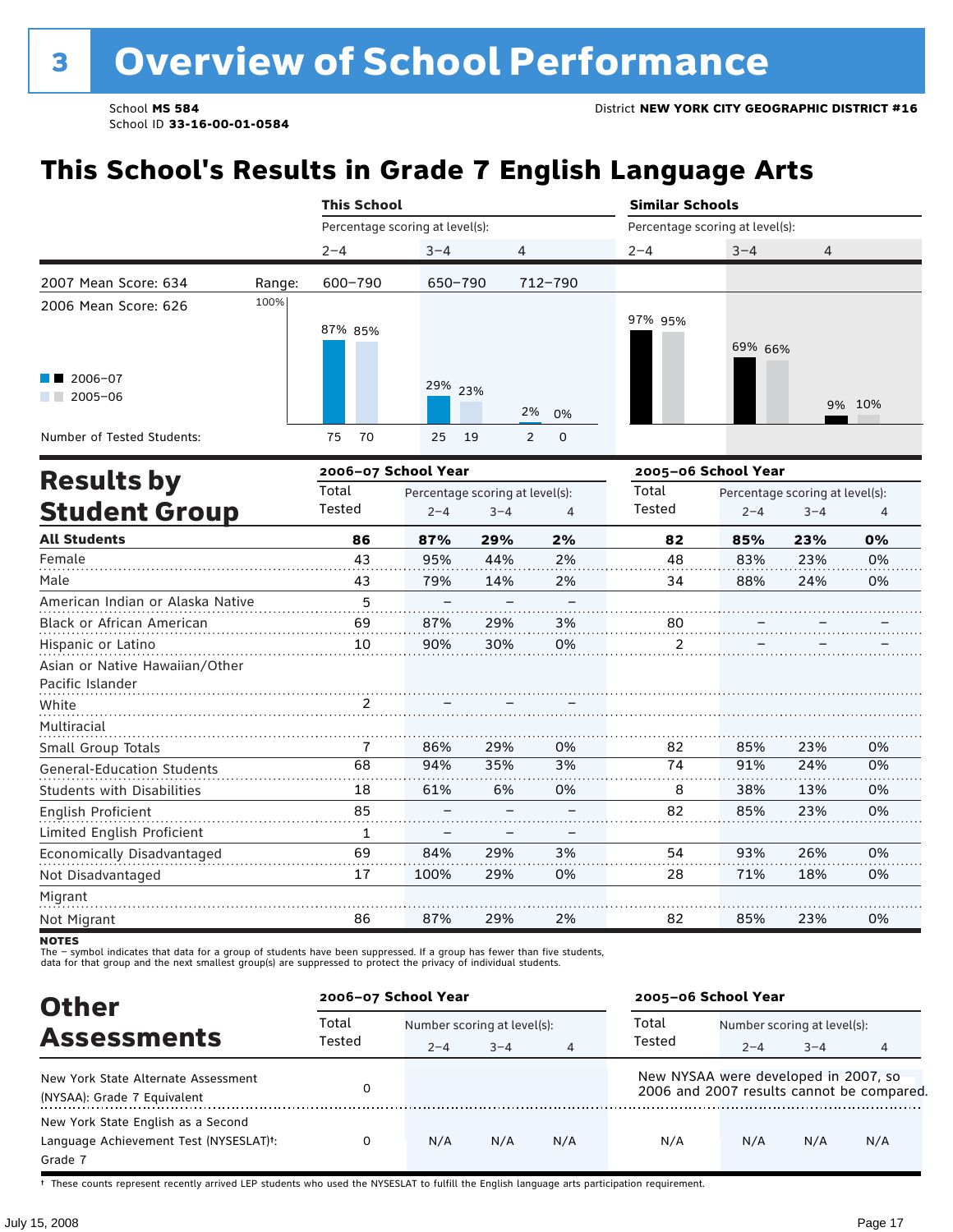### **This School's Results in Grade 7 Mathematics**

|                                                    |                                                                                                                                                                                                                                                                                                                                                                                 |     |     |    | <b>Similar Schools</b>          |            |                                 |     |  |
|----------------------------------------------------|---------------------------------------------------------------------------------------------------------------------------------------------------------------------------------------------------------------------------------------------------------------------------------------------------------------------------------------------------------------------------------|-----|-----|----|---------------------------------|------------|---------------------------------|-----|--|
|                                                    | <b>This School</b><br>Percentage scoring at level(s):<br>$2 - 4$<br>$3 - 4$<br>4<br>611-800<br>693-800<br>650-800<br>79%<br>69%<br>20% 19%<br>0%<br>68<br>56<br>15<br>$\mathbf 0$<br>$\mathbf 0$<br>17<br>2006-07 School Year<br>Total<br>Percentage scoring at level(s):<br>Tested<br>$2 - 4$<br>$3 - 4$<br>$\overline{4}$<br>0%<br>86<br>79%<br>20%<br>43<br>28%<br>0%<br>86% |     |     |    | Percentage scoring at level(s): |            |                                 |     |  |
|                                                    |                                                                                                                                                                                                                                                                                                                                                                                 |     |     |    | $2 - 4$                         | $3 - 4$    | 4                               |     |  |
| 2007 Mean Score: 627<br>Range:                     |                                                                                                                                                                                                                                                                                                                                                                                 |     |     |    |                                 |            |                                 |     |  |
| 100%<br>2006 Mean Score: 619                       |                                                                                                                                                                                                                                                                                                                                                                                 |     |     |    | 96% 91%                         | 76%<br>66% |                                 |     |  |
| $2006 - 07$<br>$2005 - 06$                         |                                                                                                                                                                                                                                                                                                                                                                                 |     |     | 0% |                                 |            | 30%                             | 18% |  |
| Number of Tested Students:                         |                                                                                                                                                                                                                                                                                                                                                                                 |     |     |    |                                 |            |                                 |     |  |
| <b>Results by</b>                                  |                                                                                                                                                                                                                                                                                                                                                                                 |     |     |    | 2005-06 School Year             |            |                                 |     |  |
|                                                    |                                                                                                                                                                                                                                                                                                                                                                                 |     |     |    | Total<br>Tested                 |            | Percentage scoring at level(s): |     |  |
| <b>Student Group</b>                               |                                                                                                                                                                                                                                                                                                                                                                                 |     |     |    |                                 | $2 - 4$    | $3 - 4$                         | 4   |  |
| <b>All Students</b>                                |                                                                                                                                                                                                                                                                                                                                                                                 |     |     |    | 81                              | 69%        | 19%                             | 0%  |  |
| Female                                             |                                                                                                                                                                                                                                                                                                                                                                                 |     |     |    | 48                              | 60%        | 19%                             | 0%  |  |
| Male                                               | 43                                                                                                                                                                                                                                                                                                                                                                              | 72% | 12% | 0% | 33                              | 82%        | 18%                             | 0%  |  |
| American Indian or Alaska Native                   | 5                                                                                                                                                                                                                                                                                                                                                                               |     |     |    |                                 |            |                                 |     |  |
| Black or African American                          | 69                                                                                                                                                                                                                                                                                                                                                                              | 81% | 23% | 0% | 79                              |            |                                 |     |  |
| Hispanic or Latino                                 | 10                                                                                                                                                                                                                                                                                                                                                                              | 70% | 10% | 0% | 2                               |            |                                 |     |  |
| Asian or Native Hawaiian/Other<br>Pacific Islander |                                                                                                                                                                                                                                                                                                                                                                                 |     |     |    |                                 |            |                                 |     |  |
| White                                              | 2                                                                                                                                                                                                                                                                                                                                                                               |     |     |    |                                 |            |                                 |     |  |
| Multiracial                                        |                                                                                                                                                                                                                                                                                                                                                                                 |     |     |    |                                 |            |                                 |     |  |
| Small Group Totals                                 | 7                                                                                                                                                                                                                                                                                                                                                                               | 71% | 0%  | 0% | 81                              | 69%        | 19%                             | 0%  |  |
| <b>General-Education Students</b>                  | 68                                                                                                                                                                                                                                                                                                                                                                              | 88% | 25% | 0% | 73                              | 73%        | 19%                             | 0%  |  |
| <b>Students with Disabilities</b>                  | 18                                                                                                                                                                                                                                                                                                                                                                              | 44% | 0%  | 0% | 8                               | 38%        | 13%                             | 0%  |  |
| <b>English Proficient</b>                          | 85                                                                                                                                                                                                                                                                                                                                                                              |     |     |    | 81                              | 69%        | 19%                             | 0%  |  |
| Limited English Proficient                         | $\mathbf{1}$                                                                                                                                                                                                                                                                                                                                                                    |     |     |    |                                 |            |                                 |     |  |
| Economically Disadvantaged                         | 69                                                                                                                                                                                                                                                                                                                                                                              | 75% | 17% | 0% | 53                              | 75%        | 23%                             | 0%  |  |
| Not Disadvantaged                                  | 17                                                                                                                                                                                                                                                                                                                                                                              | 94% | 29% | 0% | 28                              | 57%        | 11%                             | 0%  |  |
| Migrant                                            |                                                                                                                                                                                                                                                                                                                                                                                 |     |     |    |                                 |            |                                 |     |  |
| Not Migrant                                        | 86                                                                                                                                                                                                                                                                                                                                                                              | 79% | 20% | 0% | 81                              | 69%        | 19%                             | 0%  |  |

**NOTES** 

The – symbol indicates that data for a group of students have been suppressed. If a group has fewer than five students,<br>data for that group and the next smallest group(s) are suppressed to protect the privacy of individual

| <b>Other</b>                                                       | 2006-07 School Year |                                        |         |   | 2005-06 School Year                                                               |         |                                        |  |  |
|--------------------------------------------------------------------|---------------------|----------------------------------------|---------|---|-----------------------------------------------------------------------------------|---------|----------------------------------------|--|--|
| <b>Assessments</b>                                                 | Total<br>Tested     | Number scoring at level(s):<br>$2 - 4$ | $3 - 4$ | 4 | Total<br>Tested                                                                   | $2 - 4$ | Number scoring at level(s):<br>$3 - 4$ |  |  |
| New York State Alternate Assessment<br>(NYSAA): Grade 7 Equivalent |                     |                                        |         |   | New NYSAA were developed in 2007, so<br>2006 and 2007 results cannot be compared. |         |                                        |  |  |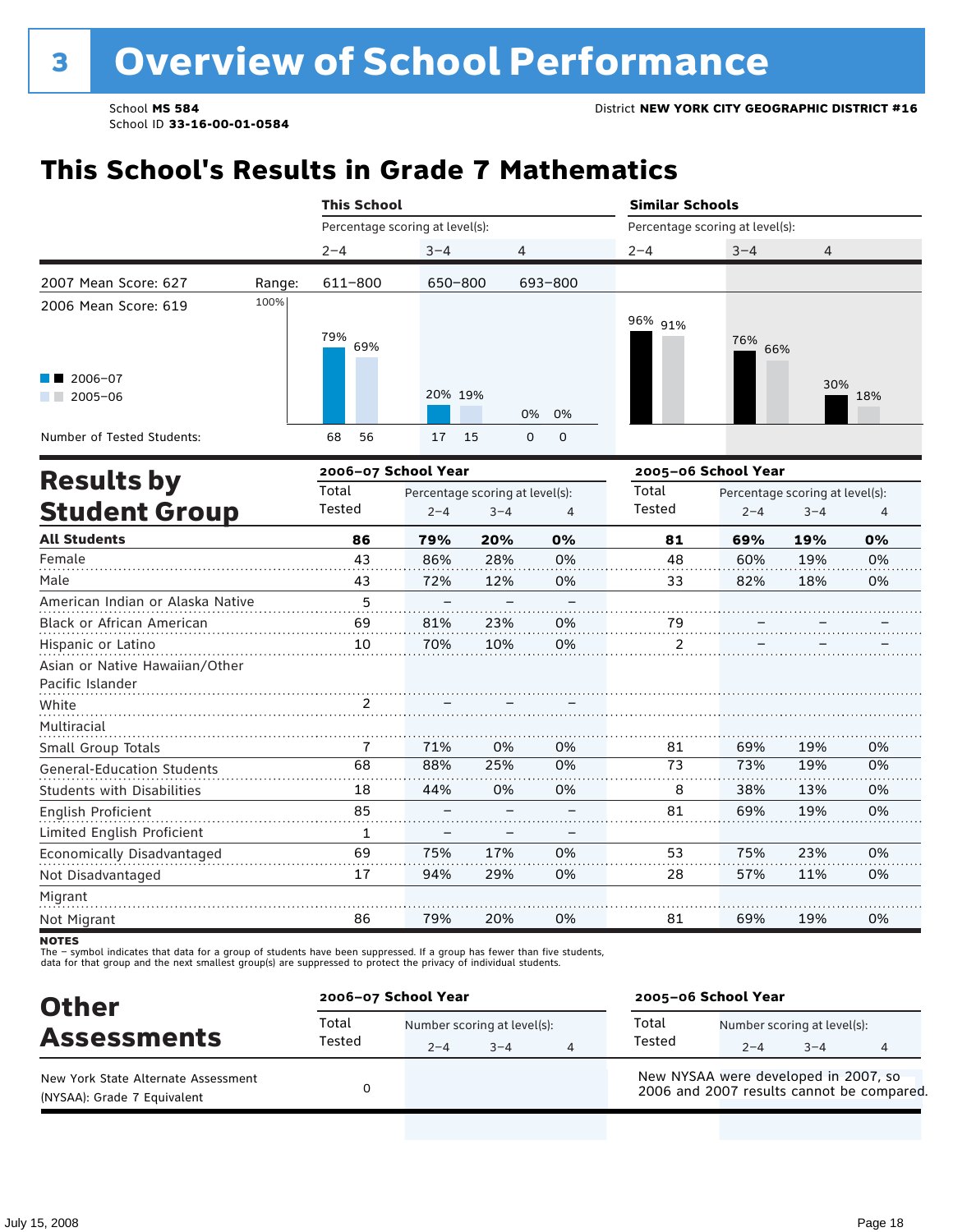# **This School's Results in Grade 8 English Language Arts**

|                                   |        |             |                                                                                                                                                                                                                                                                                                                                                                                                        |     |    | <b>Similar Schools</b> |            |                                 |                |  |
|-----------------------------------|--------|-------------|--------------------------------------------------------------------------------------------------------------------------------------------------------------------------------------------------------------------------------------------------------------------------------------------------------------------------------------------------------------------------------------------------------|-----|----|------------------------|------------|---------------------------------|----------------|--|
|                                   |        |             | <b>This School</b><br>Percentage scoring at level(s):<br>Percentage scoring at level(s):<br>$3 - 4$<br>4<br>$2 - 4$<br>650-790<br>715-790<br>97% 93%<br>73%<br>23% 24%<br>0%<br>0%<br>0<br>69<br>61<br>18<br>20<br>$\mathbf 0$<br>2006-07 School Year<br>Total<br>Percentage scoring at level(s):<br>Tested<br>$2 - 4$<br>$3 - 4$<br>4<br>77<br>0%<br>90%<br>23%<br>84<br>46<br>26%<br>39<br>91%<br>0% |     |    |                        |            |                                 |                |  |
|                                   |        | $2 - 4$     |                                                                                                                                                                                                                                                                                                                                                                                                        |     |    |                        | $3 - 4$    | 4                               |                |  |
| 2007 Mean Score: 630              | Range: | $602 - 790$ |                                                                                                                                                                                                                                                                                                                                                                                                        |     |    |                        |            |                                 |                |  |
| 2006 Mean Score: 616              | 100%   | 90%         |                                                                                                                                                                                                                                                                                                                                                                                                        |     |    |                        | 65%<br>57% |                                 |                |  |
| 2006-07<br>$2005 - 06$            |        |             |                                                                                                                                                                                                                                                                                                                                                                                                        |     |    |                        |            | 7%                              | 6%             |  |
| Number of Tested Students:        |        |             |                                                                                                                                                                                                                                                                                                                                                                                                        |     |    |                        |            |                                 |                |  |
|                                   |        |             |                                                                                                                                                                                                                                                                                                                                                                                                        |     |    | 2005-06 School Year    |            |                                 |                |  |
| <b>Results by</b>                 |        | Total       |                                                                                                                                                                                                                                                                                                                                                                                                        |     |    |                        |            | Percentage scoring at level(s): |                |  |
| <b>Student Group</b>              |        | Tested      |                                                                                                                                                                                                                                                                                                                                                                                                        |     |    |                        | $2 - 4$    | $3 - 4$                         | $\overline{4}$ |  |
| <b>All Students</b>               |        |             |                                                                                                                                                                                                                                                                                                                                                                                                        |     |    |                        | 73%        | 24%                             | 0%             |  |
| Female                            |        |             |                                                                                                                                                                                                                                                                                                                                                                                                        |     |    |                        | 79%        | 31%                             | 0%             |  |
| Male                              |        | 31          | 87%                                                                                                                                                                                                                                                                                                                                                                                                    | 19% | 0% | 45                     | 67%        | 18%                             | 0%             |  |
| American Indian or Alaska Native  |        |             |                                                                                                                                                                                                                                                                                                                                                                                                        |     |    |                        |            |                                 |                |  |
| Black or African American         |        | 75          |                                                                                                                                                                                                                                                                                                                                                                                                        |     |    | 74                     | 74%        | 23%                             | 0%             |  |
| Hispanic or Latino                |        | 2           |                                                                                                                                                                                                                                                                                                                                                                                                        |     |    | 9                      |            |                                 |                |  |
| Asian or Native Hawaiian/Other    |        |             |                                                                                                                                                                                                                                                                                                                                                                                                        |     |    |                        |            |                                 |                |  |
| Pacific Islander                  |        |             |                                                                                                                                                                                                                                                                                                                                                                                                        |     |    |                        |            |                                 |                |  |
| White                             |        |             |                                                                                                                                                                                                                                                                                                                                                                                                        |     |    | 1                      |            |                                 |                |  |
| Multiracial                       |        |             |                                                                                                                                                                                                                                                                                                                                                                                                        |     |    |                        |            |                                 |                |  |
| Small Group Totals                |        | 77          | 90%                                                                                                                                                                                                                                                                                                                                                                                                    | 23% | 0% | 10                     | 60%        | 30%                             | 0%             |  |
| <b>General-Education Students</b> |        | 70          | 93%                                                                                                                                                                                                                                                                                                                                                                                                    | 26% | 0% | 72                     | 81%        | 28%                             | 0%             |  |
| <b>Students with Disabilities</b> |        | 7           | 57%                                                                                                                                                                                                                                                                                                                                                                                                    | 0%  | 0% | 12                     | 25%        | 0%                              | 0%             |  |
| English Proficient                |        | 77          | 90%                                                                                                                                                                                                                                                                                                                                                                                                    | 23% | 0% | 84                     | 73%        | 24%                             | 0%             |  |
| Limited English Proficient        |        |             |                                                                                                                                                                                                                                                                                                                                                                                                        |     |    |                        |            |                                 |                |  |
| Economically Disadvantaged        |        | 63          | 89%                                                                                                                                                                                                                                                                                                                                                                                                    | 22% | 0% | 51                     | 84%        | 29%                             | 0%             |  |
| Not Disadvantaged                 |        | 14          | 93%                                                                                                                                                                                                                                                                                                                                                                                                    | 29% | 0% | 33                     | 55%        | 15%                             | 0%             |  |
| Migrant                           |        |             |                                                                                                                                                                                                                                                                                                                                                                                                        |     |    |                        |            |                                 |                |  |
| Not Migrant                       |        | 77          | 90%                                                                                                                                                                                                                                                                                                                                                                                                    | 23% | 0% | 84                     | 73%        | 24%                             | 0%             |  |

**NOTES** 

The – symbol indicates that data for a group of students have been suppressed. If a group has fewer than five students,<br>data for that group and the next smallest group(s) are suppressed to protect the privacy of individual

| <b>Other</b>                                                                                         |                 | 2006-07 School Year |                             |                |                                      | 2005-06 School Year         |         |                                           |  |
|------------------------------------------------------------------------------------------------------|-----------------|---------------------|-----------------------------|----------------|--------------------------------------|-----------------------------|---------|-------------------------------------------|--|
|                                                                                                      | Total<br>Tested |                     | Number scoring at level(s): |                |                                      | Number scoring at level(s): |         |                                           |  |
| <b>Assessments</b>                                                                                   |                 | $2 - 4$             | $3 - 4$                     | $\overline{4}$ | Tested                               | $2 - 4$                     | $3 - 4$ | 4                                         |  |
| New York State Alternate Assessment<br>(NYSAA): Grade 8 Equivalent                                   |                 |                     |                             |                | New NYSAA were developed in 2007, so |                             |         | 2006 and 2007 results cannot be compared. |  |
| New York State English as a Second<br>Language Achievement Test (NYSESLAT) <sup>+</sup> :<br>Grade 8 |                 | N/A                 | N/A                         | N/A            | N/A                                  | N/A                         | N/A     | N/A                                       |  |

† These counts represent recently arrived LEP students who used the NYSESLAT to fulfill the English language arts participation requirement.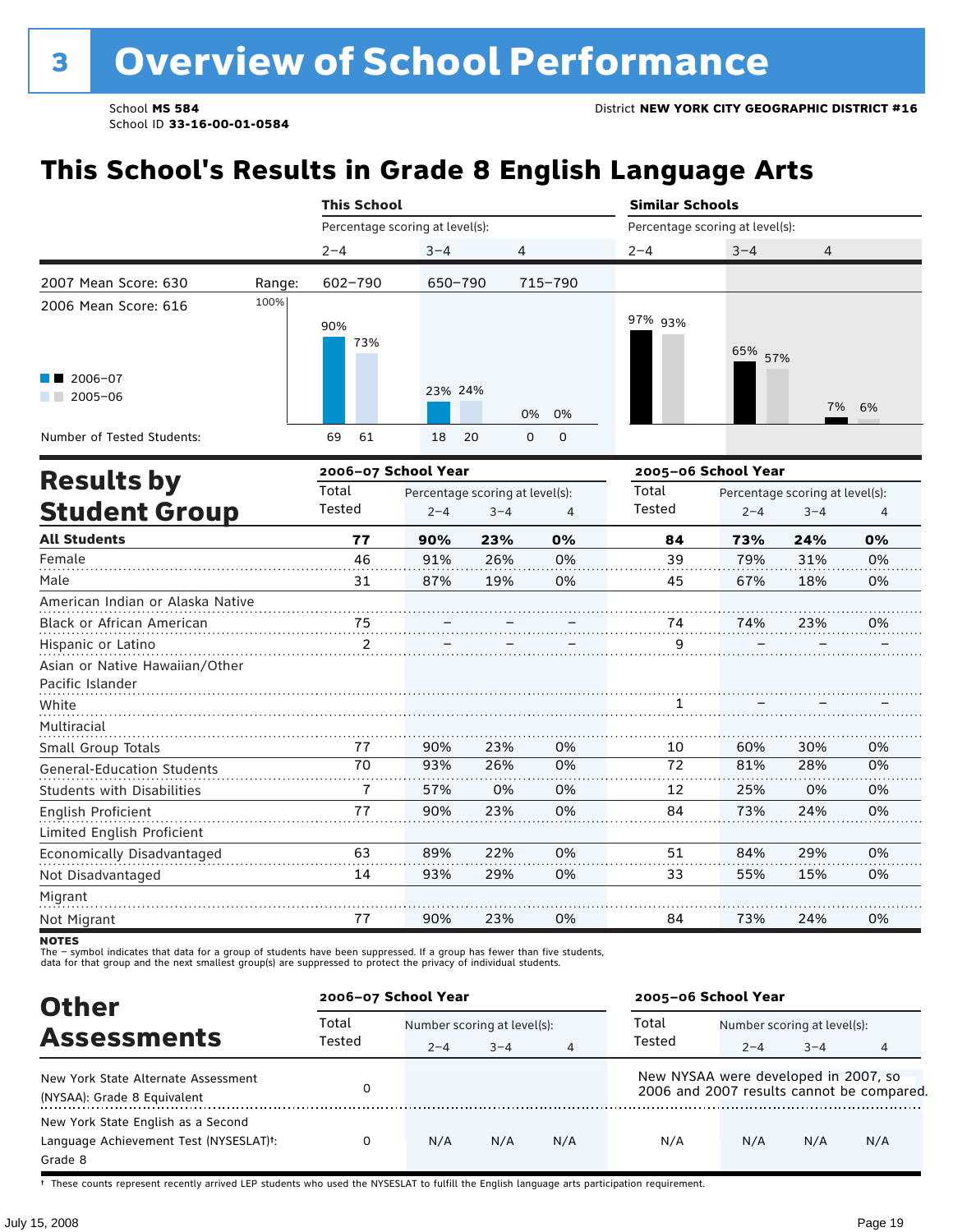### **This School's Results in Grade 8 Mathematics**

|                                   |        | <b>This School</b>              |         |                                 |                     | <b>Similar Schools</b>          |         |                                 |                |
|-----------------------------------|--------|---------------------------------|---------|---------------------------------|---------------------|---------------------------------|---------|---------------------------------|----------------|
|                                   |        | Percentage scoring at level(s): |         |                                 |                     | Percentage scoring at level(s): |         |                                 |                |
|                                   |        | $2 - 4$                         | $3 - 4$ | 4                               |                     | $2 - 4$                         | $3 - 4$ | 4                               |                |
| 2007 Mean Score: 628              | Range: | $616 - 775$                     | 650-775 |                                 | $701 - 775$         |                                 |         |                                 |                |
| 2006 Mean Score: 610              | 100%   | 62%<br>52%                      |         |                                 |                     | 92% 88%                         | 66% 59% |                                 |                |
| $2006 - 07$<br>٠<br>$2005 - 06$   |        |                                 | 25%     | 10%                             | 3%<br>0%            |                                 |         |                                 | 19% 16%        |
| Number of Tested Students:        |        | 48<br>43                        | 19      | 8                               | $\overline{2}$<br>0 |                                 |         |                                 |                |
| <b>Results by</b>                 |        | 2006-07 School Year             |         |                                 |                     | 2005-06 School Year             |         |                                 |                |
|                                   |        | Total                           |         | Percentage scoring at level(s): |                     | Total                           |         | Percentage scoring at level(s): |                |
| <b>Student Group</b>              |        | Tested                          | $2 - 4$ | $3 - 4$                         | $\overline{4}$      | Tested                          | $2 - 4$ | $3 - 4$                         | $\overline{4}$ |
| <b>All Students</b>               |        | 77                              | 62%     | 25%                             | 3%                  | 83                              | 52%     | 10%                             | 0%             |
| Female                            |        | 45                              | 60%     | 24%                             | 2%                  | 36                              | 58%     | 17%                             | 0%             |
| Male                              |        | 32                              | 66%     | 25%                             | 3%                  | 47                              | 47%     | 4%                              | 0%             |
| American Indian or Alaska Native  |        |                                 |         |                                 |                     | 1                               |         |                                 |                |
| Black or African American         |        | 75                              |         |                                 |                     | 73                              | 53%     | 11%                             | 0%             |
| Hispanic or Latino                |        | 2                               |         |                                 |                     | 9                               |         |                                 |                |
| Asian or Native Hawaiian/Other    |        |                                 |         |                                 |                     |                                 |         |                                 |                |
| Pacific Islander                  |        |                                 |         |                                 |                     |                                 |         |                                 |                |
| White                             |        |                                 |         |                                 |                     |                                 |         |                                 |                |
| Multiracial                       |        |                                 |         |                                 |                     |                                 |         |                                 |                |
| Small Group Totals                |        | 77                              | 62%     | 25%                             | 3%                  | 10                              | 40%     | 0%                              | 0%             |
| <b>General-Education Students</b> |        | 69                              | 67%     | 28%                             | 3%                  | 70                              | 56%     | 9%                              | 0%             |
| <b>Students with Disabilities</b> |        | 8                               | 25%     | 0%                              | 0%                  | 13                              | 31%     | 15%                             | 0%             |
| English Proficient                |        | 77                              | 62%     | 25%                             | 3%                  | 83                              | 52%     | 10%                             | 0%             |
| Limited English Proficient        |        |                                 |         |                                 |                     |                                 |         |                                 |                |
| Economically Disadvantaged        |        | 63                              | 62%     | 27%                             | 2%                  | 52                              | 58%     | 8%                              | 0%             |
| Not Disadvantaged                 |        | 14                              | 64%     | 14%                             | 7%                  | 31                              | 42%     | 13%                             | 0%             |
| Migrant                           |        |                                 |         |                                 |                     |                                 |         |                                 |                |
| Not Migrant                       |        | 77                              | 62%     | 25%                             | 3%                  | 83                              | 52%     | 10%                             | 0%             |

**NOTES** 

The – symbol indicates that data for a group of students have been suppressed. If a group has fewer than five students,<br>data for that group and the next smallest group(s) are suppressed to protect the privacy of individual

| <b>Other</b>                                                       | 2006-07 School Year |                                        |         |   | 2005-06 School Year                                                               |                                        |         |  |
|--------------------------------------------------------------------|---------------------|----------------------------------------|---------|---|-----------------------------------------------------------------------------------|----------------------------------------|---------|--|
| <b>Assessments</b>                                                 | Total<br>Tested     | Number scoring at level(s):<br>$2 - 4$ | $3 - 4$ | 4 | Total<br>Tested                                                                   | Number scoring at level(s):<br>$2 - 4$ | $3 - 4$ |  |
| New York State Alternate Assessment<br>(NYSAA): Grade 8 Equivalent |                     |                                        |         |   | New NYSAA were developed in 2007, so<br>2006 and 2007 results cannot be compared. |                                        |         |  |